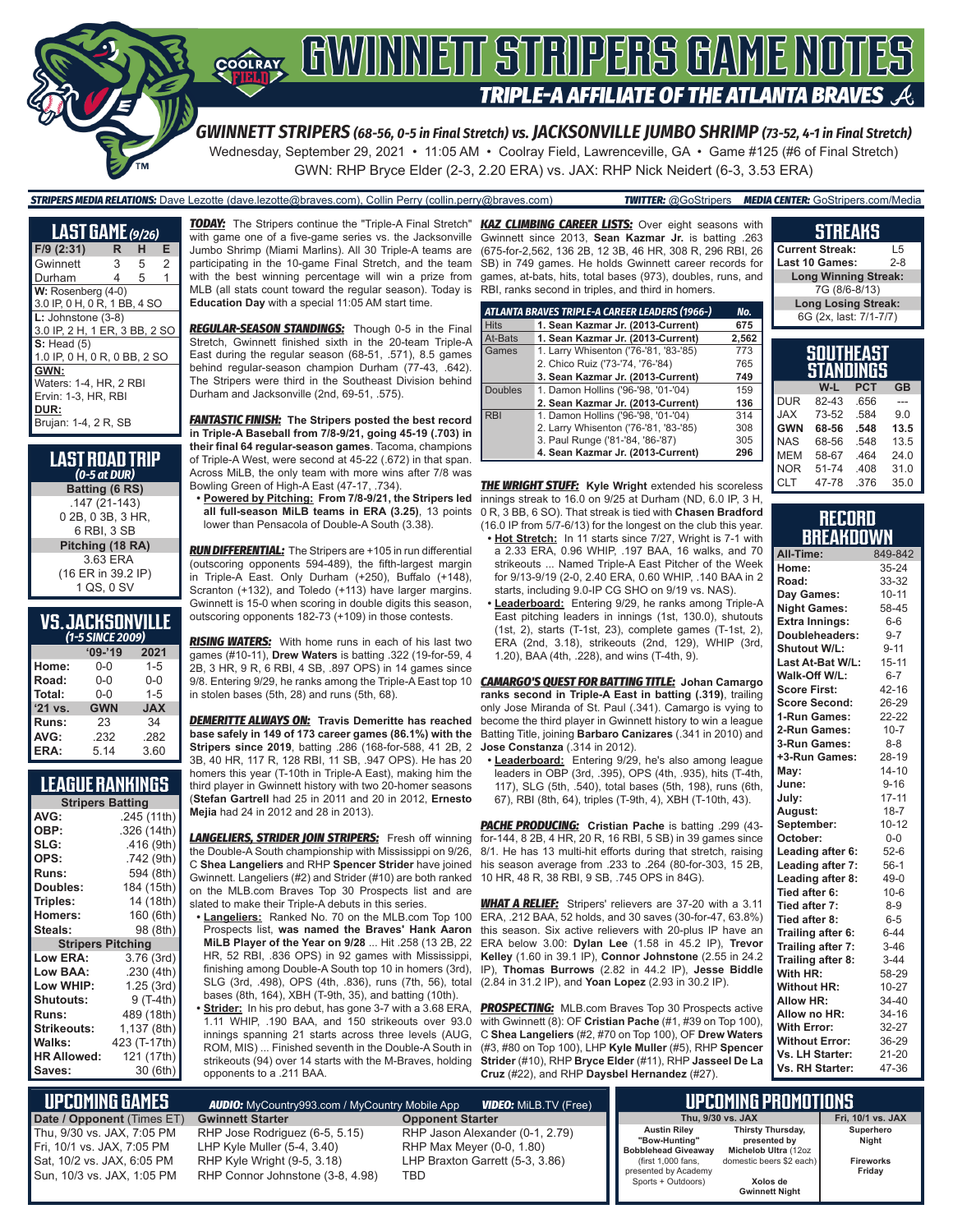

**Matt Tuiasosopo** is in his first season as Gwinnett manager and his third season as a coach in the Atlanta Braves organization in 2021. He was named the seventh manager in team history on 3/30/21. Tuiasosopo is both the youngest manager in team history (turned 35 on 5/10) and the first former Gwinnett player to manage the club (hit .221 with 19 HR, 73 RBI in 178 games from 2016-17).

Tuiasosopo made his managerial debut in 2019 with Class-A Rome, leading the club to a 65-74 record and earning Atlanta's Bobby Cox Award for minor league manager of the year. He was set to return to Rome in 2020, but was reassigned to the Braves Alternate Training Site at Coolray Field once the MiLB season was canceled.

| Tuiasosopo's Managerial Career | Games | W-L     | <b>PCT</b> | <b>Playoffs</b> |
|--------------------------------|-------|---------|------------|-----------------|
| With Gwinnett (1 Season):      | 124   | 68-56   | .548       |                 |
| MiLB Career (2 Seasons):       | 262   | 133-129 | .508       |                 |

|                            | <b>EJECTIONS (4)</b>     |                         |
|----------------------------|--------------------------|-------------------------|
| Player/Coach               | Date/Inning              | <b>Umpire</b>           |
| <b>Ryan Goins</b>          | 5/25 vs. MEM, 7th Inning | <b>HP Clint Vondrak</b> |
| <b>MGR Matt Tuiasosopo</b> | 6/3 vs. JAX, 8th Inning  | <b>HP Alex Tosi</b>     |
| <b>Travis Snider</b>       | 7/30 at MEM, 8th Inning  | HP John Bacon           |
| <b>Ryan Casteel</b>        | 8/17 at LOU, 3rd Inning  | 1B Charlie Ramos        |

|                              |                        |           |               | <b>TEAM DEFENSE (4TH IN TRIPLE-A EAST)</b> |            | 8/6 vs. Charlotte<br>8/8-G1 vs. Charlotte | $4-3(11th)$<br>$4-3(7th)$                                      | Morales walk-off sinc<br>d'Arnaud walk-off sin |                              |                                       |
|------------------------------|------------------------|-----------|---------------|--------------------------------------------|------------|-------------------------------------------|----------------------------------------------------------------|------------------------------------------------|------------------------------|---------------------------------------|
| <b>PCT</b>                   | G                      | <b>TC</b> | PO.           | A                                          | Е          | <b>DP</b>                                 | <b>TP</b>                                                      | 8/11-G1 vs. Durham                             | 4-3 (7th)                    | Pache walk-off single                 |
| .983                         | 124                    | 4385      | 3201          | 1109                                       | 75         | 114                                       |                                                                | 8/24 at Nashville                              | $3-1$ (9th)                  | Rosario solo HR                       |
| <b>Catchers</b>              |                        | <b>SB</b> | $\mathsf{cs}$ | <b>ATT</b>                                 | <b>PCT</b> | <b>PB</b>                                 | W-L                                                            | 8/25 at Nashville                              | 5-4 (10th)                   | Contreras RBI single                  |
| Casteel, Ryan                |                        | 6         | $\Omega$      | 6                                          | .000       |                                           | $2 - 3$                                                        |                                                |                              |                                       |
| Contreras, William           |                        | 21        | 2             | 23                                         | .087       | 5                                         | $23-6$                                                         |                                                |                              |                                       |
| d'Arnaud, Travis             |                        |           |               |                                            | .500       |                                           | $5 - 1$                                                        |                                                |                              | <b>GWINNETT PLAYERS USED (62 IN 2</b> |
| Jackson, Alex                |                        | 10        |               | 14                                         | .286       |                                           | $11 - 12$                                                      |                                                | Pitchers (35)                | Pos                                   |
| Langeliers, Shea             |                        | 0         |               | 0                                          | $-$        |                                           | $0-0$                                                          | Anderson, lan                                  | Lee, Dylan                   | Almonte, Abraham                      |
| Lucroy, Jonathan             |                        | 18        | 5             | 23                                         | .217       |                                           | $8 - 15$                                                       | Arano, Victor                                  | Lopez, Yoan                  | Arcia, Orlando                        |
| Martinez, Carlos             |                        |           |               | 3                                          | .000       |                                           | $2 - 1$                                                        | Biddle, Jesse                                  | Martin, Chris                | Brugman, Jaycob                       |
| Morales, Jonathan            |                        | 16        |               | 23                                         | .304       | 3                                         | $17 - 15$                                                      | Bradford, Chasen<br>Burrows, Thomas            | Minter, A.J.<br>Muller, Kyle | Camargo, Johan<br>Casteel, Ryan       |
| Tromp, Chadwick              |                        | 5         |               | 6                                          | .167       |                                           | $0 - 3$                                                        | Chavez, Jesse                                  | Newcomb, Sean                | Contreras, William                    |
| Total:                       |                        | 81        | 21            | 102                                        | .206       | 11                                        | 68-56                                                          | Davidson, Tucker                               | Roark, Tanner                | d'Arnaud, Travis                      |
|                              |                        |           |               |                                            |            |                                           |                                                                | De La Cruz, Jasseel                            | Rodriguez, Jose              | Demeritte, Travis                     |
|                              | Outfield Assists (29): |           |               |                                            |            |                                           | Waters (11), Demeritte (5), Ervin (5), Pache (3), Sanchez (2), | Edwards Jr., Carl                              | Santana, Edgar               | Ervin, Phillip                        |
|                              |                        |           |               | Almonte (1), Inciarte (1), Rosario (1)     |            |                                           |                                                                | Elder, Bryce                                   | Tice, Ty                     | Franco, Maikel                        |
| Pitcher Pickoffs (5):        |                        |           |               | Kingham (2), Muller (2), Y. Lopez (1)      |            |                                           |                                                                | Flaa, Jay                                      | Tomlin, Josh                 | Goins, Ryan                           |
| <b>Catcher Pickoffs (3):</b> |                        |           |               | Casteel (1), Jackson (1), Morales (1)      |            |                                           |                                                                | Greene, Shane                                  | Toussaint, Touki             | Gore, Terrance                        |
|                              |                        |           |               |                                            |            |                                           |                                                                | Hernandez Davshel                              | Webb Jacob                   | Heredia Guillermo                     |

# **STARTS**

|     | <b>By Batting Order</b>                                                                                                                                                                                                          |
|-----|----------------------------------------------------------------------------------------------------------------------------------------------------------------------------------------------------------------------------------|
| 1:  | Waters (87), Pache (22), Inciarte (6), Arcia (5), Almonte (1), Ervin (1), Gore (1),<br>Sanchez (1)                                                                                                                               |
| 2:  | Pache (43), Kipnis (25), Arcia (18), Goins (13), Rosario (11), Demeritte (4), Waters (3),<br>Sanchez (2), Almonte (1), Camargo (1), Ervin (1), Gore (1), Heredia (1)                                                             |
| 3:  | Arcia (49), Camargo (40), Kipnis (12), d'Arnaud (6), Demeritte (6), Jackson (3),<br>Lucroy (3), Contreras (2), Pache (2), Franco (1)                                                                                             |
| 4:  | Camargo (54), Demeritte (22), Jackson (17), Contreras (6), Kipnis (6), Casteel (5),<br>Lucroy (5), Almonte (3), Franco (3), Rosario (2), Kazmar Jr. (1)                                                                          |
| 5:  | Contreras (29), Demeritte (14), Kazmar Jr. (13), Lucroy (13), Goins (12), Kipnis (11),<br>Almonte (8), Jackson (8), Casteel (4), Camargo (3), Tromp (3), Sanchez (2), Snider (2),<br>Franco (1), Ervin (1)                       |
| 6:  | Goins (29), Kazmar Jr. (17), Casteel (13), Demeritte (13), Sanchez (10), Ervin (9),<br>Snider (8), Pache (7), Lucroy (5), Waters (5), Almonte (4), Contreras (3), Jackson (1)                                                    |
| 7:  | Ervin (26), Kazmar Jr. (22), Sanchez (19), Goins (18), Snider (13), Casteel (7),<br>Pache (6), Demeritte (5), Morales (4), Waters (3), Almonte (1)                                                                               |
| 8:  | Sanchez (35), Morales (22), Ervin (16), Kazmar Jr. (12), Snider (10), Goins (8),<br>Gore (8), Unroe (6), Casteel (5), Brugman (1), Martinez (1)                                                                                  |
| 9:  | Starting Pitchers (71), Morales (16), Sanchez (13), Gore (9), Ervin (4), Snider (4),<br>Casteel (2), Kazmar Jr. (2), Martinez (2), Unroe (1)                                                                                     |
|     | <b>By Position</b>                                                                                                                                                                                                               |
| C:  | Morales (32), Contreras (29), Jackson (23), Lucroy (23), d'Arnaud (6), Casteel (5),<br>Martinez (3), Tromp (3)                                                                                                                   |
| 1B: | Camargo (56), Casteel (28), Snider (14), Kazmar Jr. (9), Morales (7), Franco (4),<br>Lucroy (2), Unroe (2), Demeritte (1), Goins (1)                                                                                             |
| 2B: | Kipnis (44), Sanchez (31), Goins (25), Kazmar Jr. (21), Arcia (1), Morales (1), Unroe (1)                                                                                                                                        |
| 3B: | Camargo (39), Kazmar Jr. (34), Sanchez (28), Goins (14), Unroe (4), Arcia (3),<br>Morales (2)                                                                                                                                    |
| SS: | Arcia (63), Goins (40), Sanchez (19), Camargo (1), Kazmar Jr. (1)                                                                                                                                                                |
| LF: | Waters (40), Ervin (28), Gore (19), Almonte (9), Demeritte (7), Snider (7), Kipnis (5),<br>Arcia (4), Rosario (3), Heredia (1), Sanchez (1)                                                                                      |
| CF: | Pache (73), Waters (34), Ervin (6), Rosario (6), Inciarte (5)                                                                                                                                                                    |
| RF: | Demeritte (48), Waters (24), Ervin (23), Snider (11), Almonte (8), Pache (4),<br>Sanchez (3), Rosario (2), Camargo (1)                                                                                                           |
| DH: | Contreras (11), Demeritte (8), Jackson (6), Kipnis (5), Snider (5), Casteel (3), Pache (3),<br>Kazmar Jr. (2), Rosario (2), Almonte (1), Arcia (1), Brugman (1), Camargo (1), Ervin (1),<br>Franco (1). Inciarte (1). Lucrov (1) |

|               | VS. 2021 OPPONENTS |          |              |               |         |             |              |  |  |  |  |  |  |  |  |
|---------------|--------------------|----------|--------------|---------------|---------|-------------|--------------|--|--|--|--|--|--|--|--|
|               | Home               | Road     | <b>Total</b> |               | Home    | <b>Road</b> | <b>Total</b> |  |  |  |  |  |  |  |  |
| <b>CLT</b>    | $5 - 1$            | $11 - 1$ | $16 - 2$     | COL           | ---     | $5 - 1$     | $5 - 1$      |  |  |  |  |  |  |  |  |
| DUR           | $4 - 2$            | $1 - 10$ | $5 - 12$     | LOU           | $4 - 2$ | $5 - 1$     | $9 - 3$      |  |  |  |  |  |  |  |  |
| <b>JAX</b>    | $1 - 5$            | $---$    | $1 - 5$      | <b>MW DIV</b> | $4 - 2$ | $10 - 2$    | $14 - 4$     |  |  |  |  |  |  |  |  |
| MEM           | $8 - 4$            | $7-5$    | $15-9$       |               |         |             |              |  |  |  |  |  |  |  |  |
| NAS           | $8 - 9$            | $3-9$    | $11 - 18$    |               |         |             |              |  |  |  |  |  |  |  |  |
| NOR           | $5 - 1$            | $1 - 5$  | $6-6$        |               |         |             |              |  |  |  |  |  |  |  |  |
| <b>SE DIV</b> | $31 - 22$          | 23-30    | 54-52        |               |         |             |              |  |  |  |  |  |  |  |  |

## **LAST AT-BAT WINS** *(15)*

The Stripers are 15-11 (.577) in games decided in the last at-bat in 2021.

| Date/Opponent        | <b>Score</b> | Game-Winning Play (*=Walk-Off)           |
|----------------------|--------------|------------------------------------------|
| 5/4 at Charlotte     | 10-9 (12th)  | Almonte scores on E4 (Reynolds)          |
| 5/9 at Charlotte     | 12-9 (10th)  | Camargo RBI single                       |
| 5/14 vs. Louisville  | $2-1$ (8th)  | Arcia solo HR                            |
| 5/16 vs. Louisville  | 5-4 (9th)    | Arcia walk-off solo HR*                  |
| 5/25 vs. Memphis     | $2-1$ (9th)  | Kazmar walk-off single*                  |
| 6/9-G2 at Memphis    | $3-1$ (8th)  | Waters RBI single                        |
| 6/18 vs. Nashville   | 8-7 (10th)   | Arcia scores on E4 (Hiura on Lucroy FC)* |
| 6/30 at Durham       | $2-1$ (9th)  | Pache RBI single                         |
| 7/18 at Charlotte    | 13-12 (9th)  | Contreras RBI double                     |
| 8/1 at Memphis       | 4-2 (9th)    | Ervin RBI single                         |
| 8/6 vs. Charlotte    | 4-3 (11th)   | Morales walk-off single*                 |
| 8/8-G1 vs. Charlotte | $4-3$ (7th)  | d'Arnaud walk-off single*                |
| 8/11-G1 vs. Durham   | $4-3$ (7th)  | Pache walk-off single*                   |
| 8/24 at Nashville    | $3-1$ (9th)  | Rosario solo HR                          |
| 8/25 at Nashville    | 5-4 (10th)   | Contreras RBI single                     |
|                      |              |                                          |

# **GWINNETT PLAYERS USED** *(62 IN 2021)*

Anderson, Ian Arano, Victor Biddle, Jesse Bradford, Chasen Burrows, Thomas Chavez, Jesse Davidson, Tucker De La Cruz, Jasseel *Edwards Jr., Carl* Elder, Bryce Flaa, Jay *Greene, Shane*  Hernandez, Daysbel *Horacek, Mitch* Johnstone, Connor *Jones, Nate* Kelley, Trevor Lee, Dylan Lopez, Yoan Martin, Chris Minter, A.J. Muller, Kyle *Roark, Tanner Tice,Ty* Tomlin, Josh Webb, Jacob *Wilson, Bryse* Wright, Kyle Ynoa, Huascar

Stripers

Kingham, Nolan

Newcomb, Sean Rodriguez, Jose Santana, Edgar Toussaint, Touki Wilson, Brooks *Almonte, Abraham* Arcia, Orlando *Brugman, Jaycob* Camargo, Johan Casteel, Ryan Contreras, William d'Arnaud, Travis Demeritte, Travis Ervin, Phillip Franco, Maikel Goins, Ryan Gore, Terrance Heredia, Guillermo *Inciarte, Ender Jackson, Alex* Kazmar Jr., Sean Kipnis, Jason *Lucroy, Jonathan*

**Position (27)** Martinez, Carlos Morales, Jonathan Pache, Cristian Rosario, Eddie Sanchez, Yolmer *Snider, Travis* Tromp, Chadwick Unroe, Riley Waters, Drew

*Italics = Player no longer in Braves organization*

#### **BASS-LANTA**

OF Abraham Almonte RHP Ian Anderson INF/OF Orlando Arcia LHP Jesse Biddle INF Johan Camargo RHP Jesse Chavez C William Contreras C Travis d'Arnaud LHP Tucker Davidson RHP Carl Edwards Jr. RHP Jay Flaa

**32 players have played for both Gwinnett and Atlanta in 2021:** RHP Shane Greene OF Guillermo Heredia OF Ender Inciarte C Alex Jackson RHP Nate Jones INF Sean Kazmar Jr. C Jonathan Lucroy RHP Chris Martin LHP A.J. Minter LHP Kyle Muller (Debut) LHP Sean Newcomb

OF Cristian Pache OF Eddie Rosario RHP Edgar Santana RHP Ty Tice RHP Josh Tomlin RHP Touki Toussaint RHP Jacob Webb RHP Bryse Wilson RHP Kyle Wright RHP Huascar Ynoa

# **ATLANTA BRAVES REHAB ASSIGNMENTS** *(12 IN 2021)*

OF Eddie Rosario RT Abdominal Strain (7/7)<br>RHP Chris Martin RT Flbow Inflammation (9

**Player Injury (IL Date)** RHP Chris Martin RT Shoulder Inflammation (4/7) 5/5-5/11<br>OF Ender Inciarte Strained LT Hamstring (4/17) 5/6-5/12 OF Ender Inciarte Strained LT Hamstring (4/17)<br>OF Guillermo Heredia RT Hamstring Inflammation (5) RT Hamstring Inflammation  $(5/1)$  5/14<br>Strained LT Hamstring  $(5/2)$  5/21-6/9, 6/30-7/20 C Alex Jackson Strained LT Hamstring (5/2) 5/21-6/9<br>OF Cristian Pache RT Hamstring Inflammation (5/14) 5/29-6/1 OF Cristian Pache RT Hamstring Inflammation (5/14) 5/29-6/1<br>RHP Touki Toussaint RT Shoulder Strain (3/26) 6/22-7/15 RHP Touki Toussaint RT Shoulder Strain (3/26) 6/22-7/15<br>C Travis d'Arnaud Torn LT Thumb Ligament (5/2) 7/30-8/10 Torn LT Thumb Ligament (5/2) RHP Ian Anderson RT Shoulder Inflammation (7/16) 8/5-8/28<br>RHP Huascar Ynoa Fractured RT Hand (5/17) 8/6-8/16 RHP Huascar Ynoa Fractured RT Hand (5/17) 8/6-8/16<br>OF Eddie Rosario RT Abdominal Strain (7/7) 8/10-8/26 RHP Chris Martin RT Elbow Inflammation (9/2) 9/14-9/15 Neck Strain (8/31)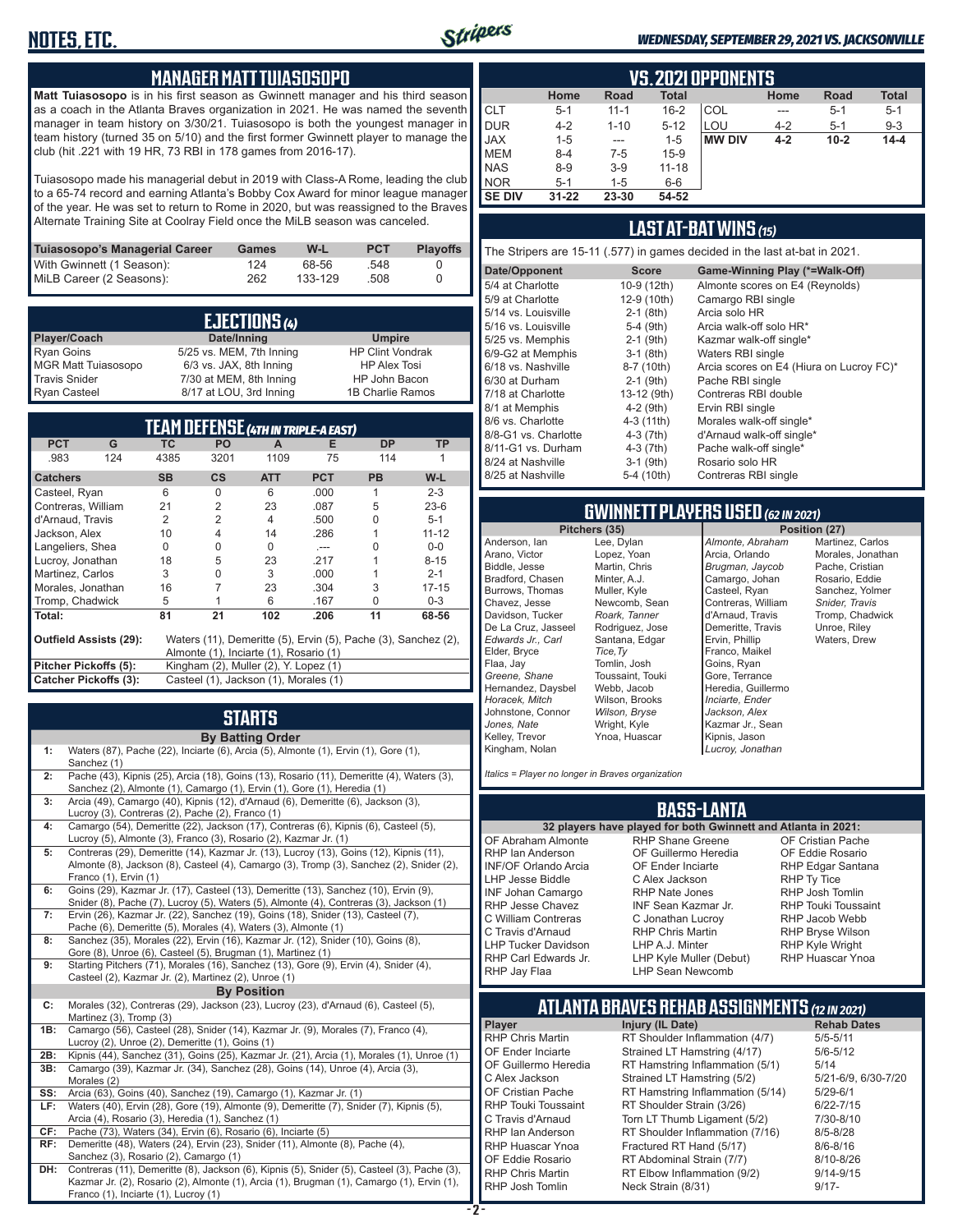## **STARTING PITCHER**



#### *WEDNESDAY, SEPTEMBER 29, 2021 VS. JACKSONVILLE*

# **59****bryce elder**

| <b>B/T:</b> | R/R | <b>BORN:</b> 5/19/99 in Decatur, Texas (Age 22)                          |
|-------------|-----|--------------------------------------------------------------------------|
| HT:         | հ-2 | <b>ACQUIRED:</b> Braves' 5th round pick (156th overall) in the 2020 June |
| WT:         | 220 | draft out of the University of Texas at Austin.                          |

*TODAY'S START:* Elder makes his seventh Triple-A start in game one of a five-game series vs. Jacksonville ... Is the first member of Atlanta's 2020 draft class to reach Gwinnett ... Makes his first start since earning the **Braves' 2021 Phil Niekro Award for Minor League Pitcher of the Year** (11-5, 2.76 ERA in 24 starts across 3 levels) ... Over his last three starts has a 0.53 ERA (1 ER in 17.0 IP), 0.71 WHIP, and .071 BAA.

**PROSPECTING:** Currently ranked Atlanta's No. 11 prospect by MLB.com ... Began the season ranked the No. 16 prospect in the Braves' organization by *Baseball America.*

*MiLB LEADERBOARD:* Entering play, ranks among MiLB pitching leaders in innings (1st, 133.2), starts (T-3rd, 24), wins (T-5th, 11), and strikeouts (12th, 151).

*2021 WITH GWINNETT:* **8/20 at LOU:** Made his Triple-A debut (win, 5.0 IP, 3 H, 2 ER, 3 BB, 6 SO) in a 10-5 win ... Was the third Stripers pitcher to make his Triple-A debut as a starter this season, joining **Kyle Muller** (5/4 at CLT) and **Nolan Kingham** (6/29 at DUR) ... **9/9 at COL:** pitched 7.0 innings (1 H, 0 R, 2 BB, 7 SO) for the win, combining with Thomas Burrows and Yoan Lopez on a one-hit shutout (Stripers won 1-0).

*2021 WITH MISSISSIPPI:* Joined the M-Braves on 6/29 ... Earned his first Double-A win on 7/4 at Montgomery (5.0 IP, 1 ER, 2 BB, 5 SO) ... On 7/10 vs. Pensacola, pitched 7.0 hitless innings and combined with Daysbel Hernandez (2.0 IP, 0 H) on a no-hitter in a 6-0 victory ... ... **Named Double-A South Pitcher of the Week for 7/5-7/11 (2-0, 0.75 ERA, 0.67 WHIP, .061 BAA in 2 starts) and Double-A South Pitcher of the Month for July (4-1, 2.73 ERA, 0.88 WHIP, .140 BAA in 5 starts)** ... Tossed his first career complete game on 7/28 at Pensacola (7.0 IP, 3 H, 2 R, 2 ER, 1 HR, 3 BB, 9 SO in 4-1 win) ... Won his final four starts with Mississippi from 7/28-8/14, posting a 2.77 ERA, .096 WHIP, and .208 BAA in that span.

*2021 WITH ROME:* Was Rome's Opening Night starter on 5/4 at Winston-Salem ... Earned his first professional win in his fourth start on 5/21 vs. Bowling Green (6.1 IP, 5 H, 1 ER, 0 BB, 7 SO) ... Struck out a career-high 10 batters over 6.0 IP in a no-decision on 6/3 at Bowilng Green ... Went 1-1 with a 1.40 ERA, 1.03 WHIP, and .194 BAA in his final four starts with the R-Braves from 6/3-6/22.

|                  | <b>ELDER'S OVERALL STATS</b> |         |            |       |           |           |     |            |             |  |  |  |  |  |  |
|------------------|------------------------------|---------|------------|-------|-----------|-----------|-----|------------|-------------|--|--|--|--|--|--|
| Year             | Team                         | W-L     | <b>ERA</b> | G/GS  | <b>HR</b> | <b>BB</b> | so  | <b>BAA</b> | <b>WHIP</b> |  |  |  |  |  |  |
| 12021            | Rome $(A+)$                  | $2 - 1$ | 2.60       | 9/9   |           | 20        | 55  | 224        | 1.29        |  |  |  |  |  |  |
| Mississippi (AA) |                              | $7-1$   | 3.21       | 9/9   |           | 17        | 60  | .198       | 1.00        |  |  |  |  |  |  |
|                  | Gwinnett (AAA)               | $2 - 3$ | 2.20       | 6/6   |           | 15        | 36  | .143       | 0.95        |  |  |  |  |  |  |
| MiLB Career:     |                              | 11-5    | 2.76       | 24/24 | 10        | 52        | 151 | .194       | 1.08        |  |  |  |  |  |  |
| MLB Career:      |                              | ი-ი     |            | 0/0   |           | O         | 0   | $---$      | 0.00        |  |  |  |  |  |  |

| <b>ELDER'S 2021 SPLITS WITH GWINNETT</b> |                       |                  |                       |  |  |  |  |  |  |  |  |  |
|------------------------------------------|-----------------------|------------------|-----------------------|--|--|--|--|--|--|--|--|--|
| Home:                                    | 0-1, 2.00 ERA (2G)    | Road:            | 2-2, 2.28 ERA (4G)    |  |  |  |  |  |  |  |  |  |
| Day:                                     | $0-0, - -$ ERA $(0G)$ | Night:           | 2-3, 2.20 ERA (6G)    |  |  |  |  |  |  |  |  |  |
| Starter:                                 | 2-3, 2.20 ERA (6G)    | <b>Reliever:</b> | $0-0, - -$ ERA $(0G)$ |  |  |  |  |  |  |  |  |  |
| Vs. LHB:                                 | .170 BAA, 1 HR        | Vs. RHB:         | .123 BAA, 0 HR        |  |  |  |  |  |  |  |  |  |

| <b>ELDER VS. JACKSONVILLE</b> |     |            |  |           |     |  |    |    |    |  |  |  |  |  |
|-------------------------------|-----|------------|--|-----------|-----|--|----|----|----|--|--|--|--|--|
|                               | W-L | <b>ERA</b> |  | <b>GS</b> |     |  | ER | HR | ВB |  |  |  |  |  |
| 2021:                         | 0-0 | - --       |  |           | 0.0 |  |    |    |    |  |  |  |  |  |
| Career:                       | 0-0 | - --       |  |           | 0.0 |  |    |    |    |  |  |  |  |  |

|                         | <b>ELDER'S HIGHS &amp; LOWS</b> |                                    |  |  |  |  |  |  |  |  |  |  |  |
|-------------------------|---------------------------------|------------------------------------|--|--|--|--|--|--|--|--|--|--|--|
|                         | <b>Season</b>                   | Career (MiLB and MLB)              |  |  |  |  |  |  |  |  |  |  |  |
| IP:                     | 7.0 (6x, last: 9/9 at COL)      | 7.0 (6x, last: 9/9/21, GWN at COL) |  |  |  |  |  |  |  |  |  |  |  |
| lso:                    | 10 (6/3 at BG)                  | 10 (6/3/21, ROM at BG)             |  |  |  |  |  |  |  |  |  |  |  |
| BB:                     | 4 (5x, last: 9/16 vs. NAS)      | 4 (5x, last: 9/16/21, GWN vs. NAS) |  |  |  |  |  |  |  |  |  |  |  |
| Iн:                     | 9 (8/3 at BIR)                  | 9 (8/3/21, MIS at BIR)             |  |  |  |  |  |  |  |  |  |  |  |
| ER:                     | 5 (2x, last: 7/22 vs. BLX)      | 5 (2x, last: 7/22/21, MIS vs. BLX) |  |  |  |  |  |  |  |  |  |  |  |
| Low-Hit CG:             | No 9.0 IP CG                    | No 9.0 IP CG                       |  |  |  |  |  |  |  |  |  |  |  |
| Low-ER CG: No 9.0 IP CG |                                 | No 9.0 IP CG                       |  |  |  |  |  |  |  |  |  |  |  |

|                       | <b>ELDER AT THE PLATE</b> |    |  |   |    |    |           |            |           |  |  |  |  |  |  |
|-----------------------|---------------------------|----|--|---|----|----|-----------|------------|-----------|--|--|--|--|--|--|
|                       | AVG.                      | AВ |  | н | 2B | 3B | <b>HR</b> | <b>RBI</b> | <b>BB</b> |  |  |  |  |  |  |
| 2021 w/GWN:           | .000                      |    |  |   |    |    |           |            |           |  |  |  |  |  |  |
| <b>I</b> MiLB Career: | .000                      | b  |  |   |    |    |           |            |           |  |  |  |  |  |  |
| <b>MLB Career:</b>    | ---                       |    |  |   |    |    |           |            |           |  |  |  |  |  |  |

*COLLEGE CAREER:* Pitched three seasons (2018-20) for the University of Texas ... Went 10-6 with a 3.42 ERA and 149 strikeouts over 39 games (18 starts) ... In his abbreviated junior season in 2020, earned Collegiate Baseball Second Team All-American honors after posting a 2.08 ERA and striking out 32 in four starts.

|            |              |               |     |                |                |                |                |                |                |       | <b>ELDER'S 2021 STARTS (ALL LEVELS)</b> |              |                                                    |
|------------|--------------|---------------|-----|----------------|----------------|----------------|----------------|----------------|----------------|-------|-----------------------------------------|--------------|----------------------------------------------------|
| Team       | Date/Opp.    | <b>Result</b> | IP  | н              | R.             | <b>ER</b>      | <b>HR</b>      | <b>BB</b>      | <b>SO</b>      | NP-S  | Opp. Starter                            | <b>Final</b> | <b>Notes</b>                                       |
| <b>ROM</b> | 5/4 at WS    | <b>ND</b>     | 4.2 |                | 5              | 5              |                | 4              | 6              | 79-48 | Davis Martin                            | W. 11-5      | First career MiLB start on Opening Night.          |
| <b>ROM</b> | 5/9 at WS    | <b>ND</b>     | 5.0 | 4              | 3              |                | $\Omega$       | $\overline{2}$ | $\overline{7}$ | 76-48 | Davis Martin                            | L. 1-2       | Two unearned runs due to three Rome errors.        |
| <b>ROM</b> | 5/15 at GBO  | <b>ND</b>     | 3.2 | 4              |                |                | $\mathbf 0$    | 4              | 6              | 75-40 | Omar Cruz                               | $L, 5-6$     | Exited with 1-0 deficit, Rome lost in 10 innings.  |
| <b>ROM</b> | 5/21 vs. BG  | W, 1-0        | 6.1 | 5              |                |                | $\Omega$       | $\Omega$       | 7              | 75-51 | Michael Mercado                         | W. 6-1       | Retired eight straight batters after allowing run. |
| <b>ROM</b> | 5/28 vs. GVL | <b>ND</b>     | 6.0 | 4              | 2              | 2              | $\mathbf 0$    | 4              | 5              | 91-52 | Jay Groome                              | W. 4-3       | Rome won on walk-off single in 10th inning.        |
| <b>ROM</b> | $6/3$ at BG  | <b>ND</b>     | 6.0 | 5              |                | $\Omega$       | $\mathbf 0$    | 2              | 10             | 85-56 | Peyton Battenfield                      | $L, 1-3$     | Struck out five of first six batters faced.        |
| <b>ROM</b> | 6/8 vs. ASH  | <b>ND</b>     | 2.1 |                | $\Omega$       | $\Omega$       | $\mathbf 0$    | $\mathbf 0$    | 3              | 28-21 | Mark Moclair                            | W. 8-4       | Faced just eight batters before early exit.        |
| <b>ROM</b> | 6/13 vs. ASH | $L. 1-1$      | 6.0 | 6              | 4              | 3              |                | 3              | 4              | 81-57 | Mark Moclair                            | $L. 0-9$     | Three of six hits allowed went for extra-bases.    |
| <b>ROM</b> | 6/22 at ABD  | W. 2-1        | 5.0 | $\overline{2}$ | 0              | $\Omega$       | $\mathbf 0$    | 3              | 7              | 83-51 | Jake Prizina                            | W, 14-0      | Started with 5-0 lead after the top of the 1st.    |
| <b>MIS</b> | 6/29 at MTG  | <b>ND</b>     | 4.0 | $\overline{7}$ | 4              | 4              | $\mathbf 0$    |                | 5              | 83-49 | Peyton Battenfield                      | W, 7-6       | Three of four runs allowed in the 1st inning.      |
| <b>MIS</b> | 7/4 at MTG   | W, 1-0        | 5.0 | $\overline{2}$ | 1              |                | $\Omega$       | $\overline{2}$ | 5              | 74-42 | Adrian De Horta                         | W. 6-2       | Allowed just two singles for first Double-A win.   |
| <b>MIS</b> | 7/10 vs. PNS | W, 2-0        | 7.0 | $\Omega$       | $\Omega$       | $\Omega$       | $\Omega$       | 4              | 6              | 89-44 | Zach McCambley                          | W, 6-0       | Daysbel Hernandez finished no-hitter for MIS.      |
| <b>MIS</b> | 7/16 at TNS  | W. 3-0        | 7.0 | 4              | 2              | $\overline{2}$ |                | 3              | 5              | 94-57 | <b>Cam Sanders</b>                      | W. 6-4       | Tossed 4.0 scoreless innings after allowing HR.    |
| <b>MIS</b> | 7/22 vs. BLX | $L, 3-1$      | 7.0 | 6              | 5              | 5              | $\overline{2}$ | $\overline{2}$ | 5              | 90-63 | <b>Nick Bennett</b>                     | L, 4-5       | Most runs allowed since 5/4 (ROM at WS).           |
| <b>MIS</b> | 7/28 at PNS  | W. 4-1        | 7.0 | 3              | 2              | $\overline{2}$ |                | 3              | 9              | 89-55 | Max Meyer                               | W. 5-2       | Game called in top of 8th due to lightning.        |
| <b>MIS</b> | 8/3 at BIR   | W. 5-1        | 7.0 | 9              | 4              | 4              | $\overline{2}$ |                | 9              | 95-70 | Peyton Battenfield                      | W. 7-4       | Allowed one hit over final 3.0 innings pitched.    |
| <b>MIS</b> | 8/8 at BIR   | W, 6-1        | 6.0 | 5              | $\overline{2}$ | $\overline{2}$ | $\overline{1}$ | 1              | 7              | 90-58 | Davis Martin                            | W. 5-2       | Collected sixth win in last seven starts.          |
| <b>MIS</b> | 8/14 vs. BLX | W. 7-1        | 6.0 | 3              | $\Omega$       | 0              | $\Omega$       | $\Omega$       | 9              | 85-54 | Lucas Erceg                             | W, 4-0       | Escaped bases-loaded jam with no outs in 3rd.      |
| <b>GWN</b> | 8/20 at LOU  | W, 1-0        | 5.0 | 3              | 2              | 2              |                | 3              | 6              | 89-50 | Riley O'Brien                           | W, 10-5      | First Triple-A win in Gwinnett debut.              |
| <b>GWN</b> | 8/27 at NAS  | L. 1-1        | 6.2 | $\overline{4}$ | 3              | 3              | $\mathbf 0$    | 3              | 5              | 94-54 | Colin Rea                               | L, 0-3       | Two runs scored after exit in 7th inning.          |
| <b>GWN</b> | 9/3 vs. MEM  | <b>ND</b>     | 4.0 | 5              | $\overline{2}$ | $\overline{2}$ | $\mathbf 0$    |                | $\overline{7}$ | 64-46 | Johan Oviedo                            | W. 5-3       | Start cut short (lighting malfunction in 4th).     |
| <b>GWN</b> | 9/9 at COL   | W. 2-1        | 7.0 |                | $\Omega$       | $\Omega$       | $\Omega$       | 2              | 7              | 99-61 | <b>Tanner Tully</b>                     | W, 1-0       | Fifth scoreless start of 2021 campaign.            |
| <b>GWN</b> | 9/16 vs. NAS | $L, 2-2$      | 5.0 |                |                | 0              | $\Omega$       | 4              | 6              | 79-49 | Colin Rea                               | $L, 0-1$     | First professional loss without allowing an ER.    |
| <b>GWN</b> | 9/23 at DUR  | $L, 2-3$      | 5.0 | $\overline{2}$ |                |                | $\Omega$       | $\overline{2}$ | 5              | 83-52 | <b>Tommy Romero</b>                     | L. 1-2       | First time losing back-to-back starts in career.   |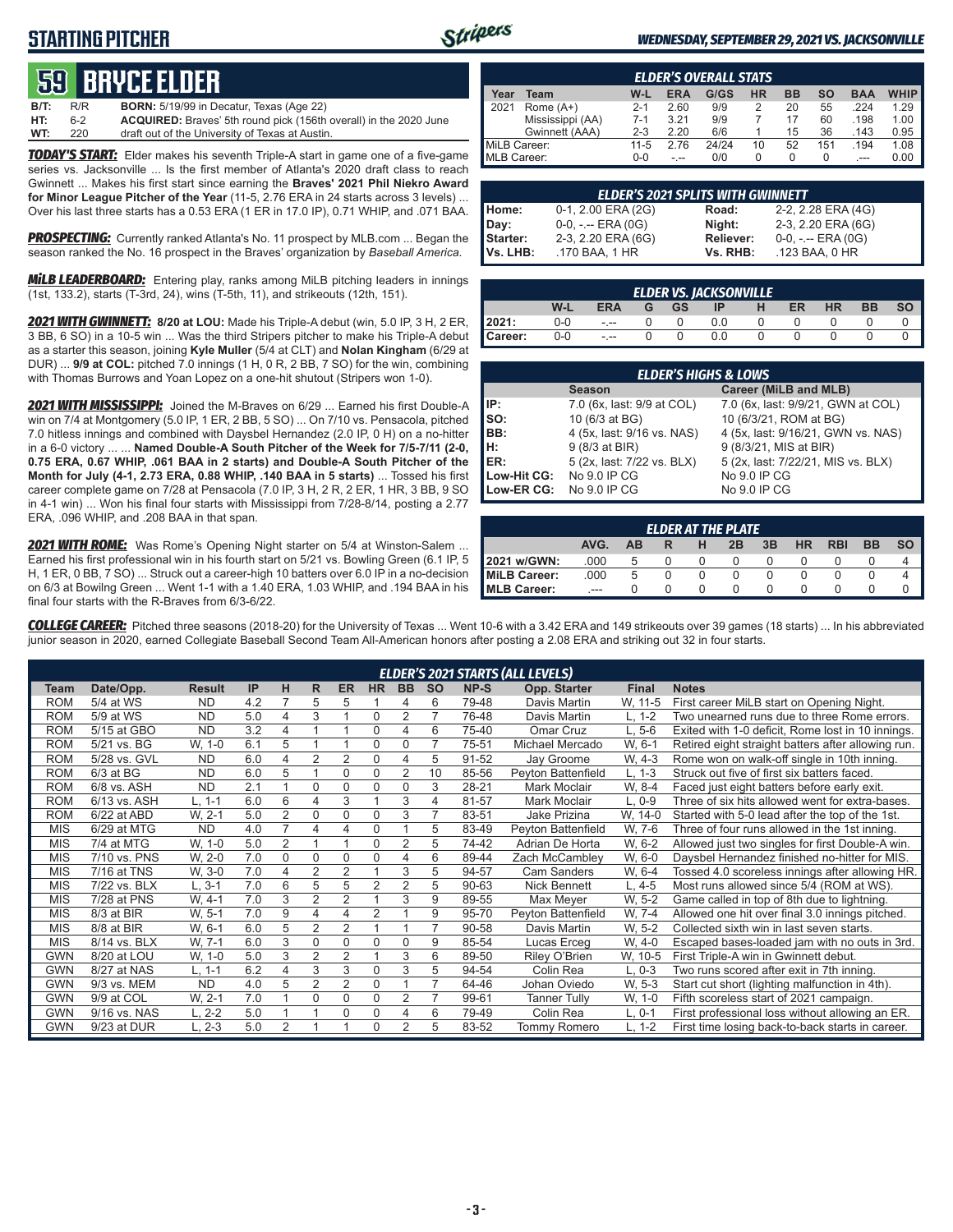## **PITCHING STAFF**



#### *WEDNESDAY, SEPTEMBER 29, 2021 VS. JACKSONVILLE*

|            | <b>STRIPERS PITCHING BREAKDOWN</b>                                                     |            |        |     |     |           |           |           |            |            |           |            | <b>PITCHING BY MONTH</b> |     |     |           |           |           |            |
|------------|----------------------------------------------------------------------------------------|------------|--------|-----|-----|-----------|-----------|-----------|------------|------------|-----------|------------|--------------------------|-----|-----|-----------|-----------|-----------|------------|
|            | W-L                                                                                    | <b>ERA</b> | IP     | R   | ER  | <b>HR</b> | <b>BB</b> | <b>SO</b> | <b>BAA</b> |            | W-L       | <b>ERA</b> | <b>IP</b>                | R   | ER  | <b>HR</b> | <b>BB</b> | <b>SO</b> | <b>BAA</b> |
| Starters:  | 31-36                                                                                  | 4.36       | 549.2  | 289 | 266 | 68        | 216       | 535       | 246        | May:       | $14 - 10$ | 3.50       | 211 በ                    | 90  | 82  | 28        | 65        | 240       | 222        |
| Relievers: | 37-20                                                                                  |            |        | 200 | 180 | 53        | 207       | 602       |            | June:      | $9 - 16$  | 4.55       | 213.2                    |     | 108 | 26        | 94        | 223       | .263       |
| Total:     | 68-56                                                                                  | 376        | 1067.0 | 489 | 446 | 121       | 423       | 1137      | 230        | , July:    | 17-11     | 4.50       | 242.0                    | 131 | 121 | 37        | 100       | 261       | .240       |
|            | <b>Holds: 52</b><br><b>Saves/Opp: 30/47 (63.8%)</b><br><b>IR/Scored: 91/28 (30.8%)</b> |            |        |     |     |           | August:   | $18 - 7$  | 2.99       | 216.2      |           | 72         | 15                       | 90  | 223 | 214       |           |           |            |
|            |                                                                                        |            |        |     |     |           |           |           |            | September: | $10 - 12$ | 3.09       | 183.2                    | 72  | 63  | 15        | 74        | 190       | .204       |

|                     | <b>STRIPERS STARTING PITCHERS (14 IN 2021)</b> |            |               |                |           |                             |                            |                                                    |  |  |  |  |  |  |
|---------------------|------------------------------------------------|------------|---------------|----------------|-----------|-----------------------------|----------------------------|----------------------------------------------------|--|--|--|--|--|--|
| <b>Pitcher</b>      | $W-L$                                          | <b>ERA</b> | <b>GS</b>     | QS             |           | <b>Team W-L Run Support</b> | <b>Last Gwinnett Start</b> | <b>Final Line</b>                                  |  |  |  |  |  |  |
| Anderson, Ian       | $0-0$                                          | 3.68       | 4             | 0              | $3 - 1$   | 1.75 RPG (7 Tot.)           | 8/24 at NAS (ND)           | 5.0 IP, 3 H, 1 R, 1 ER, 2 BB, 9 SO (90p/54s)       |  |  |  |  |  |  |
| Burrows. Thomas     | $0 - 0$                                        | 0.00       |               | $\Omega$       | $1 - 0$   | $0.00$ RPG $(0$ Tot.)       | 7/21-G1 vs. NOR (ND)       | 1.0 IP, 0 H, 1 R, 0 ER, 3 BB, 2 SO (32p/13s)       |  |  |  |  |  |  |
| Davidson, Tucker    | $2 - 1$                                        | 0.90       | 3             | 3              | $2 - 1$   | 5.33 RPG (16 Tot.)          | 5/23 at NAS (L)            | 6.0 IP, 1 H, 1 R, 1 ER, 1 BB, 9 SO, 1 HR (82p/51s) |  |  |  |  |  |  |
| De La Cruz, Jasseel | $0 - 3$                                        | 7.02       | 15            | $\Omega$       | $8 - 7$   | 2.27 RPG (34 Tot.)          | 8/14 vs. DUR (L)           | 0.0 IP, 3 H, 3 R, 3 ER, 1 BB, 0 SO, 1 WP (19p/10s) |  |  |  |  |  |  |
| Elder, Bryce        | $2 - 3$                                        | 2.20       | 6             | $\overline{2}$ | $3-3$     | 1.50 RPG (9 Tot.)           | 9/23-G1 at DUR (L)         | 5.0 IP, 2 H, 1 R, 1 ER, 2 BB, 5 SO (83p/52s)       |  |  |  |  |  |  |
| Johnstone, Connor   | $1 - 8$                                        | 6.23       | 16            | 0              | $4 - 12$  | 1.56 RPG (25 Tot.)          | 9/26 at DUR (L)            | 3.0 IP, 2 H, 1 R, 1 ER, 3 BB, 2 SO, 1 HB (54p/28s) |  |  |  |  |  |  |
| Kingham, Nolan      | $0 - 4$                                        | 8.89       | 6             | $\Omega$       | $2 - 4$   | 1.33 RPG (8 Tot.)           | 8/15 vs. DUR (L)           | 5.0 IP, 9 H, 6 R, 6 ER, 2 BB, 3 SO, 1 HR (93p/56s) |  |  |  |  |  |  |
| Muller, Kyle        | $5 - 4$                                        | 3.40       | 16            | 6              | $12 - 4$  | 3.75 RPG (60 Tot.)          | 9/24 at DUR (L)            | 4.0 IP, 6 H, 5 R, 4 ER, 1 BB, 3 SO, 2 HR (66p/42s) |  |  |  |  |  |  |
| Roark, Tanner       | $0 - 0$                                        | 0.00       | 3             | $\Omega$       | $2 - 1$   | 2.67 RPG (8 Tot.)           | 8/22 at LOU (ND)           | 2.0 IP, 2 H, 0 R, 2 BB, 1 SO, 1 WP (32p/17s)       |  |  |  |  |  |  |
| Rodriguez, Jose     | $6-5$                                          | 5.27       | 16            |                | $8 - 8$   | 2.63 RPG (42 Tot.)          | 9/23-G2 at DUR (L)         | 4.0 IP, 5 H, 4 R, 4 ER, 2 BB, 4 SO, 1 HR (73p/43s) |  |  |  |  |  |  |
| Toussaint. Touki    | $2 - 1$                                        | 4.32       | 4             | 2              | $2 - 2$   | 3.50 RPG (14 Tot.)          | 7/13 at CLT (W)            | 6.0 IP, 3 H, 2 R, 2 ER, 3 BB, 7 SO, 1 HR (89p/54s) |  |  |  |  |  |  |
| Wilson, Bryse       | $4 - 2$                                        | 4.47       | 9             | 3              | $6 - 3$   | 3.00 RPG (27 Tot.)          | 7/7 vs. NAS (ND)           | 5.0 IP, 8 H, 5 R, 5 ER, 2 BB, 2 SO, 2 HR (81p/50s) |  |  |  |  |  |  |
| Wright, Kyle        | $9 - 5$                                        | 3.18       | 23            | 10             | $13 - 10$ | 2.83 RPG (65 Tot.)          | 9/25 at DUR (ND)           | 6.0 IP, 3 H, 0 R, 3 BB, 6 SO (93p/50s)             |  |  |  |  |  |  |
| Ynoa, Huascar       | $0-0$                                          | 4.32       | $\mathcal{P}$ | $\Omega$       | $2 - 0$   | 2.50 RPG (5 Tot.)           | 8/11-G2 vs. DUR (ND)       | 4.2 IP, 4 H, 3 R, 3 ER, 4 BB, 7 SO, 1 WP (83p/51s) |  |  |  |  |  |  |
| Total:              | $31 - 36$                                      | 4.36       | 124           | 27             | 68-56     | 2.58 RPG (320 Tot.)         |                            |                                                    |  |  |  |  |  |  |

|                     | RELIEF SUMMARY (CURRENT STRIPERS ONLY, GWINNETT STATS ONLY) |            |    |    |            |        |              |                    |                                                        |                         |  |  |  |  |
|---------------------|-------------------------------------------------------------|------------|----|----|------------|--------|--------------|--------------------|--------------------------------------------------------|-------------------------|--|--|--|--|
| <b>Pitcher</b>      | W-L                                                         | <b>ERA</b> | G  | GF | <b>HLD</b> | SV/OPP | <b>IR/RS</b> | <b>Last Outing</b> | <b>Last Final Line</b>                                 | <b>Scoreless Streak</b> |  |  |  |  |
| Arano, Victor       | $1 - 2$                                                     | 2.50       | 32 |    | 6          | 2/4    | 6/1          | 9/14 vs. NAS       | Hold, 1.0 IP, 0 H, 0 R, 0 BB, 2 SO (16p/10s)           | 4G (4.2 IP)             |  |  |  |  |
| Biddle, Jesse (L)   | $1 - 1$                                                     | 2.84       | 31 | 3  | 8          | 1/3    | 10/3         | 9/25 at DUR        | BS, 2.0 IP, 1 H, 2 R, 2 ER, 0 BB, 3 SO, 1 HR (33p/22s) | $-1G$                   |  |  |  |  |
| Bradford, Chasen    | $4 - 0$                                                     | 3.38       | 35 |    | 6          | 0/1    | 4/4          | 9/24 at DUR        | 2.0 IP, 1 H, 0 R, 0 BB, 1 SO, 1 HB (29p/20s)           | 8G (11.1 IP)            |  |  |  |  |
| Burrows, Thomas (L) | $3 - 1$                                                     | 2.82       | 33 |    |            | 0/1    | 18/6         | 9/24 at DUR        | 1.0 IP, 1 H, 0 R, 0 BB, 2 SO (19p/11s)                 | 4G (5.0 IP)             |  |  |  |  |
| De La Cruz, Jasseel | $1 - 0$                                                     | 7.11       |    |    |            | 0/0    | 0/0          | 9/26 at DUR        | 0.2 IP, 1 H, 3 R, 3 ER, 3 BB, 2 SO, 1 WP (28p/13s)     | -2G                     |  |  |  |  |
| Flaa, Jav           | $1 - 2$                                                     | 5.18       | 30 | 8  |            | 1/1    | 4/1          | 9/26 at DUR        | 1.1 IP. 1 H. 0 R. 1 BB. 3 SO. 1 WP (21p/13s)           | 4G (6.1 IP)             |  |  |  |  |
| Hernandez, Daysbel  | $0 - 1$                                                     | 7.04       |    |    |            | 0/1    | 3/0          | 9/26 at DUR        | 1.0 IP, 1 H, 0 R, 0 BB, 2 SO (14p/11s)                 | 1G (1.0 IP)             |  |  |  |  |
| Johnstone, Connor   | $2 - 0$                                                     | 2.55       | 16 |    |            | 0/0    | 15/5         | 9/18 vs. NAS       | 2.2 IP, 3 H, 1 R, 1 ER, 0 BB, 1 SO (33p/25s)           | -1G                     |  |  |  |  |
| Kelley, Trevor      | $2 - 4$                                                     | .60        | 35 | 12 |            | 2/4    | 12/2         | 9/25 at DUR        | Loss, 1.2 IP, 0 H, 1 R, 0 ER, 3 BB, 1 SO (25p/13s)     | -1G                     |  |  |  |  |
| Lee, Dylan (L)      | $5 - 1$                                                     | .58        | 34 |    | 6          | 1/2    | 6/0          | 9/16 vs. NAS       | 1.0 IP, 0 H, 0 R, 0 BB, 1 SO (9p/6s)                   | 2G (2.0 IP)             |  |  |  |  |
| Lopez, Yoan         | $3-2$                                                       | 2.93       | 30 |    | 5          | 2/4    | 4/2          | 9/16 vs. NAS       | 1.0 IP, 1 H, 0 R, 0 BB, 1 SO, 1 BK (21p/15s)           | 6G (6.0 IP)             |  |  |  |  |
| Rodriguez, Jose     | $0 - 0$                                                     | 3.60       |    |    |            | 0/0    | 0/0          | 5/26 vs. MEM       | 1.0 IP, 2 H, 1 R, 1 ER, 0 BB, 1 SO, 1 HR (13p/10s)     | -2G                     |  |  |  |  |
| Strider, Spencer    | $0 - 0$                                                     | $-1 - 1$   |    |    |            | 0/0    | 0/0          |                    |                                                        |                         |  |  |  |  |
| Tomlin, Josh        | $0 - 0$                                                     | 9.00       |    |    |            | 0/0    | 0/0          | 9/17 vs. NAS       | 3.0 IP, 4 H, 3 R, 3 ER, 1 BB, 2 SO, 1 HR (49p/28s)     | -1G                     |  |  |  |  |
| Toussaint, Touki    | $0 - 0$                                                     | 0.00       |    |    |            | 0/0    | 0/0          | 9/26 at DUR        | 1.0 IP, 0 H, 0 R, 0 BB, 1 SO (15p/9s)                  | 1G (1.0 IP)             |  |  |  |  |
| Wilson, Brooks      | $0 - 0$                                                     | 2.25       |    |    |            | 1/1    | 0/0          | 9/26 at DUR        | 1.0 IP, 0 H, 0 R, 0 BB, 1 SO (13p/9s)                  | 3G (3.0 IP)             |  |  |  |  |

## **48 JESSE BIDDLE** *- LHP - 29 YRS - PHILADELPHIA, PA*

- **• 2021 with GWN: 6/23-8/21:** Went 0-0 with 0.60 ERA (1 ER in 15.0 IP) and .236 BAA (13 H, 9 BB, 29 SO) in 15G ... **9/1 vs. MEM:** Earned first win (1.0 IP, 1 H, 0 R, 0 BB, 2 SO in 3-2 victory) ... **9/3 vs. MEM:** Earned first save (2.0 IP, 3 H, 1 ER, 1 BB, 1 SO in 5-3 win).
- **• GWN Career:** 2-1, 2.49 ERA, .231 BAA, 2 SV (2-for-5) in 39G since 2018.
- **• 2021 with ATL:** Had his contract selected on 4/17, pitched in 8G with the Braves (0-0, 8.44 ERA, 10 ER in 10.2 IP) ... DFA'd on 5/17, outrighted to Gwinnett on 5/19.
- **• Spring Training:** 0-0, 3.00 ERA, .257 BAA, 2 SV in 9G with Cincinnati ... Released on 3/26 after re-signing as MiLB FA on 12/11/20.
- **• 2020:** Opened the year at Cincinnati's Alternate Training Site ... Contract selected on 8/25 (0-0, 0.00 ERA, 0 ER in 0.2 IP in 1G) ... Placed on 10-day injured list on 8/29 (left shoulder impingement) and missed the remainder of the year.
- **• Acquired:** MiLB FA (4/2/21) ... Originally Philadelphia's 1st-round pick (27th overall) in 2010 out of Germantown Friends High School (Philadelphia, PA).
- **• MLB Career:** 6-2, 5.07 ERA, .261 BAA, 1 SV in 99G with ATL (2018-19, 2021), SEA (2019), TEX (2019), CIN (2020).

## **28 CHASEN BRADFORD** *- RHP - 32 YRS - LAS VEGAS, NV*

- **• 2021 with GWN: In 8G since 8/20, has a 0.00 ERA (0 ER in 11.1 IP) despite a .273 BAA (12 H, 3 BB, 9 SO)** ... All 4 of his wins (4-0) have been 2.0-IP outings: 5/15 vs. LOU (1 H, 0 R, 2 SO), 6/16 vs. NAS (3 H, 1 ER, 3 SO), 6/24 at NOR (0 H, 0 R, 1 BB, 3 SO), and 7/31 at MEM (2.0 IP, 1 H, 1 ER, 1 SO) ... **5/7-6/13:** Posted team-best 16.0-IP scoreless streak over 10G (6 H, 3 BB, 12 SO).
- **• 2020:** Re-signed by Seattle to an MiLB deal on 1/15, but was not included on the Mariners' 60-man player pool ... Did not play.
- **• 2019:** Split time between Seattle (0-0, 4.86 ERA, 1 SV in 12G) and Triple-A Tacoma (0-0, 6.75 ERA, 1 SV in 5G).
- **• Acquired:** MiLB FA (3/15/21) ... Originally the New York Mets' 35th round pick in 2011 out of the University of Central Florida.
- **• MLB Career:** 7-0, 3.89 ERA, .253 BAA, 1 SV in 86G with NYM, SEA (2017-19).

## **49 THOMAS BURROWS** *- LHP - 27 YRS - FLORENCE, AL*

- **• 2021 with GWN: In 4G since 9/9, is 0-0 with 0.00 ERA (0 ER in 5.0 IP) and .118 BAA (2 H, 2 BB, 6 SO)** ... **6/20-8/17:** Went 2-0 with a 0.84 ERA (2 ER in 21.1 IP), 1.17 WHIP, and .139 BAA (10 H, 15 BB, 31 SO) in 16G (1 start) ... **7/21-G2 vs. NOR:** Made the first start of his pro career (ND, 1.0 IP, 0 H, 1 R, 0 ER, 3 BB, 2 SO) ... **8/17 at LOU:** Improved to 3-0 (1.2 IP, 1 H, 0 R, 1 BB, 1 SO) in 4-2 win.
- **• GWN Career:** 4-2, 3.64 ERA, .198 BAA, 6 SV (6-for-8) in 61G (1 start) since 2019.
- **• 2020:** Was an NRI to Spring Training, but not included on 60-man player pool. **• 2019:** Went 2-4 with a 4.42 ERA, .221 BAA, and 7 saves (7-for-9) in 43G between Double-A Mississippi and Gwinnett ... Stranded 16 of 17 inherited runners with the
- Stripers (94.1%) ... Won Atlanta's Bill Lucas Award for community service. **• Acquired:** Via trade with Seattle (1/11/17) ... Originally the Mariners' 4th-round pick in 2016 out of the University of Alabama.

## **60 JASSEEL DE LA CRUZ** *- RHP - 24 YRS - HATO MAYOR, D.R.*

- **• Prospecting:** #22 (Braves Top 30).
- **• 2021 with GWN:** Has pitched as a starter (0-3, 7.02 ERA, .284 BAA in 15G) and reliever (1-0, 7.11 ERA, .217 BAA in 5G) during his Triple-A debut ... **5/11-5/19:** Posted an 8.0-IP scoreless streak (2 H, 0 BB, 9 SO) over 3G (2 starts) ... **6/1 vs. JAX:** Had his best start of the year in a no-decision (5.0 IP, 3 H, 1 R, 1 ER, 3 BB, 6 SO) ... **7/10 vs. NAS:** Earned his first career Triple-A win in relief (3.0 IP, 0 H, 0 R, 3 BB, 3 SO in 8-4 victory) ... **8/16-9/15:** Was on the Injured List.
- **• 2021 with ATL:** Recalled on 5/8, but did not make his MLB debut before being optioned back to Gwinnett on 5/10.
- **• Spring Training:** 0-0, 27.00 ERA, .500 BAA, 1 SV in 3G with Atlanta.
- **• 2020:** Was on Atlanta's 60-man player pool, spent most of the year at the Alternate Training Site at Coolray Field ... Recalled by the Braves for the first time in his career on 9/15, but did not make his MLB debut (optioned on 9/16).
- **• 2019:** Went 7-9 with a 3.25 ERA and .212 BAA in 25 games (24 starts) across three levels (ROM, FLA, MIS) ... Named the Florida State League Pitcher of the Week on 5/19 after tossing the first no-hitter in Advanced-A Florida FireFrogs history on 5/18 vs. Jupiter (9.0 IP, 2 BB, 4 SO, 89 pitches in 12-0 win).
- **• Acquired:** NDFA (6/1/15) out of Hato Mayor, Dominican Republic.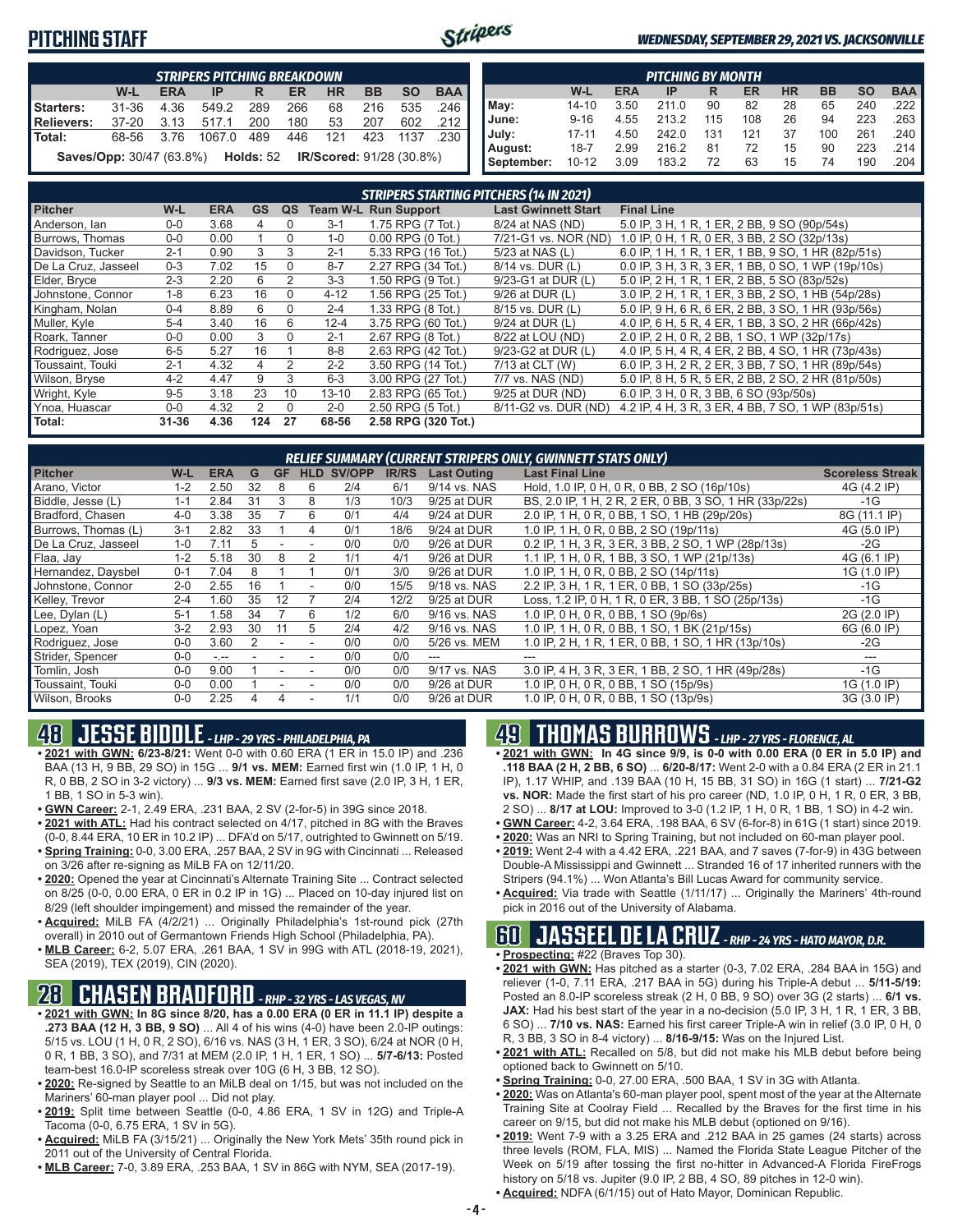# **PITCHING STAFF**

## **45 JAY FLAA** *- RHP - 29 YRS - BISMARCK, ND*

- **• 2021 with GWN: 5/13-6/24:** Did not allow an ER over his first 10G (1 R in 11.0 IP, 7 H, 9 BB, 15 SO, .171 BAA) ... **7/18 at CLT:** Earned his first save with GWN, tossing 1.0 IP (1 H, 1 ER, 0 BB, 2 SO) in a come-from-behind 13-12 victory ... **8/3 vs. CLT:** Earned first win with GWN (1.0 IP, 1 H, 0 R, 1 BB, 1 SO in 4-2 win).
- **• 2021 with ATL:** From 5/23-5/30, went 0-0 with a 27.00 ERA (4 ER in 1.1 IP) in 1G ... Outrighted to Gwinnett on 7/13.
- **• 2021 with BAL:** Selected by Baltimore on 4/26 and made his MLB debut on 4/27 vs. the NY Yankees (1.1 IP, 2 BB, 1 SO, struck out Aaron Judge) ... Optioned on 4/28, appeared in 1G with Triple-A Norfolk (0-0, 16.20) ... DFA'd on 5/8.
- **• Spring Training:** 0-0, 3.38 ERA, .200 BAA, 0 SV in 3G with Baltimore.
- **• 2020:** Was not on Baltimore's 60-man player pool, did not play.
- **• 2019:** Went 2-5 with a 4.69 ERA, .256 BAA, and 5 SV in 40G (3 starts) between Double-A Bowie and Norfolk (2-3, 5.24 ERA, 4 SV in 29G during Triple-A debut).
- **• Acquired:** Claimed off waivers from Baltimore (5/11/21) ... Originally the Orioles' 6th-round pick in 2015 out of North Dakota State University (Fargo, ND).
- **• MLB Career:** 0-0, 13.50 ERA, .300 BAA in 2G with Baltimore, Atlanta (2021).

## **36 DAYSBEL HERNANDEZ** *- RHP - 25 YRS - SANDINO, CUBA*

- **• MLB.com Prospect Ranks:** #27 (Braves Top 30).
- **• 2021 with GWN:** Was part of Gwinnett's Opening Night roster and made his Triple-A debut, going 0-1 with a 9.64 ERA and .235 BAA in 5G from 5/5-5/21 ... Transferred to Double-A Mississippi on 5/25 ... Rejoined Gwinnett on 9/14.
- **• 2021 with MIS:** Went 3-1 with a 2.76 ERA, .200 BAA, and 3 SV (3-for-5) in 26G from 5/25-9/12 ... Over his final 16G from 7/1-9/12, posted a 1.33 ERA (3 ER in 20.1 IP) and .164 BAA ... **7/10 vs. PNS:** Tossed final 2.0 IP of combined no-hitter (Bryce Elder threw 7.0 hitless IP) in 6-0 victory.
- **• Spring Training:** 0-0, 9.00 ERA, .353 BAA, 0 SV in 6G with Atlanta.
- **• 2020:** Was not on the Braves' 60-man player pool ... Participated in Atlanta's Instructional League at Coolray Field in October.
- **• 2019:** Spent entire season with Advanced-A Florida, going 5-2 with a 1.71 ERA, .184 BAA, and 7 SV (7-for-10) in 35G ... Named MiLB.com Braves Org. All-Star.
- **• Acquired:** NDFA (9/13/17) out of Sandino, Cuba.

# **43 TREVOR KELLEY** *- RHP - 27 YRS - PROVIDENCE, RI*

- **• 2021 with GWN: Is 2-2 with 0.79 ERA (4 R, 2 ER in 22.2 IP), 2 SV, .137 BAA (10 H, 12 BB, 30 SO) over 21G since 7/11** ... **5/12-6/27:** Allowed runs in just 2 of 13G for a 1.72 ERA (3 ER in 15.2 IP, 13 H, 6 BB, 15 SO, .241 BAA) ... **9/4 vs. MEM:** Earned first save (2.0 IP, 0 H, 0 R, 0 BB, 3 SO in 5-2 win).
- **• Spring Training:** Did not pitch in Chicago Cubs' MLB camp ... Released on 4/23.
- **• 2020:** Pitched in 4G with Philadelphia, going 0-0 with a 10.80 ERA ... Outrighted on 8/14 and spent the rest of the season at the Phillies Alternate Site.
- **• 2019:** In 52G with Triple-A Pawtucket, went 5-5 with a 1.79 ERA, .216 BAA, and 12 SV ... Was an International League Midseason and Postseason All-Star and a *BA* Triple-A All-Star ... Led IL in appearances and was T-1st in saves ... Made MLB debut on 7/2 at Toronto and logged 10G with Boston (0-3, 8.64 ERA).
- **• Acquired:** MiLB FA (4/28/21) ... Originally Boston's 36th-round pick in 2015 out of the University of North Carolina at Chapel Hill.
- 

## **58 DYLAN LEE** *- LHP - 27 YRS - DINUBA, CA*

- **• 2021 with GWN: Is 3-1 with 0.44 ERA (2 R, 1 ER in 20.2 IP), 1 SV, .153 BAA (11 H, 3 BB, 28 SO) in 17G since 7/18** ... **5/4 at CLT:** Earned the win in his Stripers' debut (2.0 IP, 1 H, 1 R, 0 ER, 0 BB, 3 SO in 10-9 win in 12 innings) ... **6/11 at MEM:** Recorded his first pro hit, a double (1-for-2, R) ... **5/26-7/9:** Had a 1.65 ERA (3 ER in 16.1 IP, 9 H, 2 BB, 12 SO) and .161 BAA over 12G ... **8/18 at LOU:** Earned his first save with the Stripers (1.0 IP, 0 H, 0 R, 0 BB, 1 SO in 4-1 win) ... **7/31-9/3:** Pitched 13.1 scoreless IP over 10G (4 H, 1 BB, 18 SO), going 2-0 with 1 SV.
- **• 2021 with ATL:** Had his contract selected on 9/22, but did not make his MLB debut before being optioned back to Gwinnett on 9/25.
- **• Spring Training:** 0-0, 0.00 ERA, 0 SV in 2G with Miami ... Released on 3/29.
- **• 2020:** Was a non-roster invite to Marlins Spring Training, but was not on Miami's 60-man player pool ... Did not play.
- **• 2019:** Logged 45G between Double-A Jacksonville (0-3, 1.91 ERA, .176 BAA, 13 SV in 32G) and Triple-A New Orleans (1-3, 4.71 ERA, .329 BAA, 0 SV in 13G).
- **• Acquired:** MiLB FA (4/15/21) ... Originally Miami's 10th-round pick in 2016 out of Cal State Fresno.

# **55 YOAN LOPEZ** *- RHP - 28 YRS - NUEVA GERONA, CUBA*

- **• 2021 with GWN: Is 1-0 with 1.50 ERA (4 R, 3 ER in 18.0 IP), 2 SV, and .159 BAA (10 H, 4 BB, 20 SO) in 17G since 7/18** ... **7/18-8/21:** Went 1-0 with 0.82 ERA (1 ER in 11.0 IP) and .162 BAA (6 H, 4 BB, 13 SO) in 10G ... **8/11-G2 vs. DUR:** Tallied his first save with the Stripers (1.0 IP, H, 0 R, 3 BB, 2 SO), leaving bases loaded in 5-3 win.
- **• 2021 with ARI:** Began the season on Arizona's Opening Day roster ... In 2 stints, went 0-0 with a 6.57 ERA (9 ER in 12.1 IP) and 0 SV (0-for-3) in 13G ... DFA'd on 5/20, traded to Atlanta on 5/22 and optioned to Gwinnett.
- **• Spring Training:** 1-0, 4.91 ERA, .214 BAA, 0 SV in 8G with Arizona.
- **• 2020:** In 20G with Arizona, went 0-1 with a 5.95 ERA, .269 BAA, and 2 holds.
- **• 2019:** Set MLB career highs in G (70) and holds (21), going 2-7 with a 3.41 ERA, .232 BAA, and 1 SV (1-for-4) with the D-backs.
- **• Acquired:** Via trade with Arizona in exchange for CF Deivi Estrada (5/22/21) ... Originally signed by the D-backs as a NDFA out of Cuba (1/16/15).
- **• MLB Career:** 2-8, 4.25 ERA, .252 BAA, 1 SV in 113G with Arizona (2018-21).

# **33 SPENCER STRIDER** *- RHP - 22 YRS - COLUMBUS, OH*

- **• MLB.com Prospect Ranks:** #10 (Braves Top 30). **• 2021 with GWN:** Promoted to Gwinnett on 9/28, set to make Triple-A debut ...
- Joins Bryce Elder (5th round) as Braves 2020 draft picks to reach Triple-A in 2021. **• 2021 Season:** Has pitched at 3 levels during his pro debut, going 3-7 with a 3.68 ERA, 1.11 WHIP, and .190 BAA in 21 starts ... After brief stints with Low-A Augusta (0-0, 0.59 ERA in 4 starts) and Advanced-A Rome (0-0, 2.45 ERA in 3 starts), joined Double-A Mississippi on 6/22 ... Went 3-7 with a 4.71 ERA and .211 BAA in 14 starts with the M-Braves, ranking 7th in the Double-A South in strikeouts (94) ... Pitched once in the Double-A South Championship Series, starting Mississippi's Game 3 win vs. Montgomery (ND, 5.0 IP, 6 H, 3 R, 2 ER, 0 BB, 7 SO in 11-9 win).
- **• 2020:** Following the draft, added to the Braves' 60-man player pool and pitched at the Alternate Training Site at Coolray Field (no MLB debut).
- **• Acquired:** Braves' 4th-round pick in 2020 out of Clemson University.

# **62 TOUKI TOUSSAINT** *- RHP - 25 YRS - PEMBROKE PINES, FL*

- **• 2021 with GWN:** In 2 stints (6/26-7/13, 9/26-current), is 2-1 with 4.08 ERA (8 ER in 17.2 IP) and .167 BAA in 5G ... First stint was MLB rehab (2-1, 4.32 ERA, .175 BAA in 4 starts) while on Braves 60-day IL (right shoulder strain).
- **• 2021 with ATL:** Activated on 7/16, went 3-3 with 4.50 ERA and .234 BAA in 11G (10 starts) ... In 5G in August, was 2-0 with 2.74 ERA and .207 BAA ... Placed on Bereavement List on 9/22, activated and optioned to Gwinnett on 9/26.
- **• 2020 with ATL:** Recalled from Alternate Training Site on 7/23, 9/14, and 9/28 ... Went 0-2 with an 8.88 ERA and .276 BAA in 7G (5 starts).
- **• GWN Career:** 8-7, 4.10 ERA, .238 BAA in 23G (22 starts) since 2018.
- **• Acquired:** Via trade with Arizona in exchange for INF Phil Gosselin (6/20/15) ... Originally D-backs' 1st-round pick in 2014 (Coral Springs Christian Academy, FL).
- **• MLB Career:** 9-6, 5.46 ERA, .243 BAA, 0 SV (0-for-1) in 49G (21 starts) with Atlanta (2018-21) ... Made MLB Postseason debut in 2018, logging 2 relief outings in NLDS vs. LA Dodgers (1-0, 0.00 ERA, 0 ER in 3.0 IP, .111 BAA).

# **• MLB Career:** 0-3, 9.26 ERA, .347 BAA, 0 SV in 14G with BOS (2019), PHI (2020). **56 BROOKS WILSON** *- RHP - 25 YRS - LAKELAND, FL*

- **• 2021 with GWN: 9/14 vs. NAS:** Made his Triple-A debut, earning the save (1.0 IP, 1 H, 1 ER, 1 BB, 1 SO, induced game-ending 5-4-3 DP in 6-5 victory).
- **• 2021 with MIS:** In 33G with the M-Braves, went 3-1 with a 2.45 ERA, .201 BAA, and 5 SV (5-for-9) ... Went at least 2.0 IP in 8 outings ... **5/7-5/23:** Did not allow a run over his first 5G (8.2 IP) at the Double-A level ... **5/7-6/29:** Went 2-1 with a 1.61 ERA, .158 BAA, and 1 SV (1-for-3) in 14G ... **9/3-9/12:** Posted a 1.80 ERA (1 ER in 5.0 IP), .167 BAA, and 2 SV (2-for-2) over his final 5G.
- **• 2020:** Was not on the Braves' 60-man player pool, did not play.
- **• 2019:** Spent the entire year with Advanced-A Florida, going 4-3 with a 2.47 ERA, 1.20 WHIP, and .240 BAA in 24G (11 starts) ... Went 3-3 with a 2.60 ERA in his 11 starts, including his first career CG on 8/29 at Charlotte (loss, 6.0 IP, 8 H, 4 R, 3 ER, 0 BB, 5 SO) ... In 13 relief outings, was 1-0 with a 2.16 ERA.
- **• Acquired:** Braves 7th-round pick in 2018 out of Stetson University (DeLand, FL).

|                          | <b>PITCHER AWARDS &amp; HONORS</b>                                          |                                                      |                            |                    | SCORELESS INNINGS STREAKS (15-PLUS INNINGS) |                                      |
|--------------------------|-----------------------------------------------------------------------------|------------------------------------------------------|----------------------------|--------------------|---------------------------------------------|--------------------------------------|
| <b>Pitcher</b>           | <b>Award/Date</b>                                                           | <b>Stats</b>                                         | <b>Pitcher</b>             | Length             | <b>Dates</b>                                | Stats                                |
| Wilson, B.<br>Wright, K. | AAA East Pitcher of Week (6/28-7/4)<br>AAA East Pitcher of week (9/13-9/19) | 0-0, 7.0 IP, 0 ER, 7 SO<br>2-0, 15.0 IP, 4 ER, 11 SO | Bradford, C.<br>Wright, K. | 16.0 IP<br>16.0 IP | 5/7-6/13 (10G)<br>9/14-Current (3G)         | 6 H, 3 BB, 12 SO<br>5 H, 3 BB, 11 SO |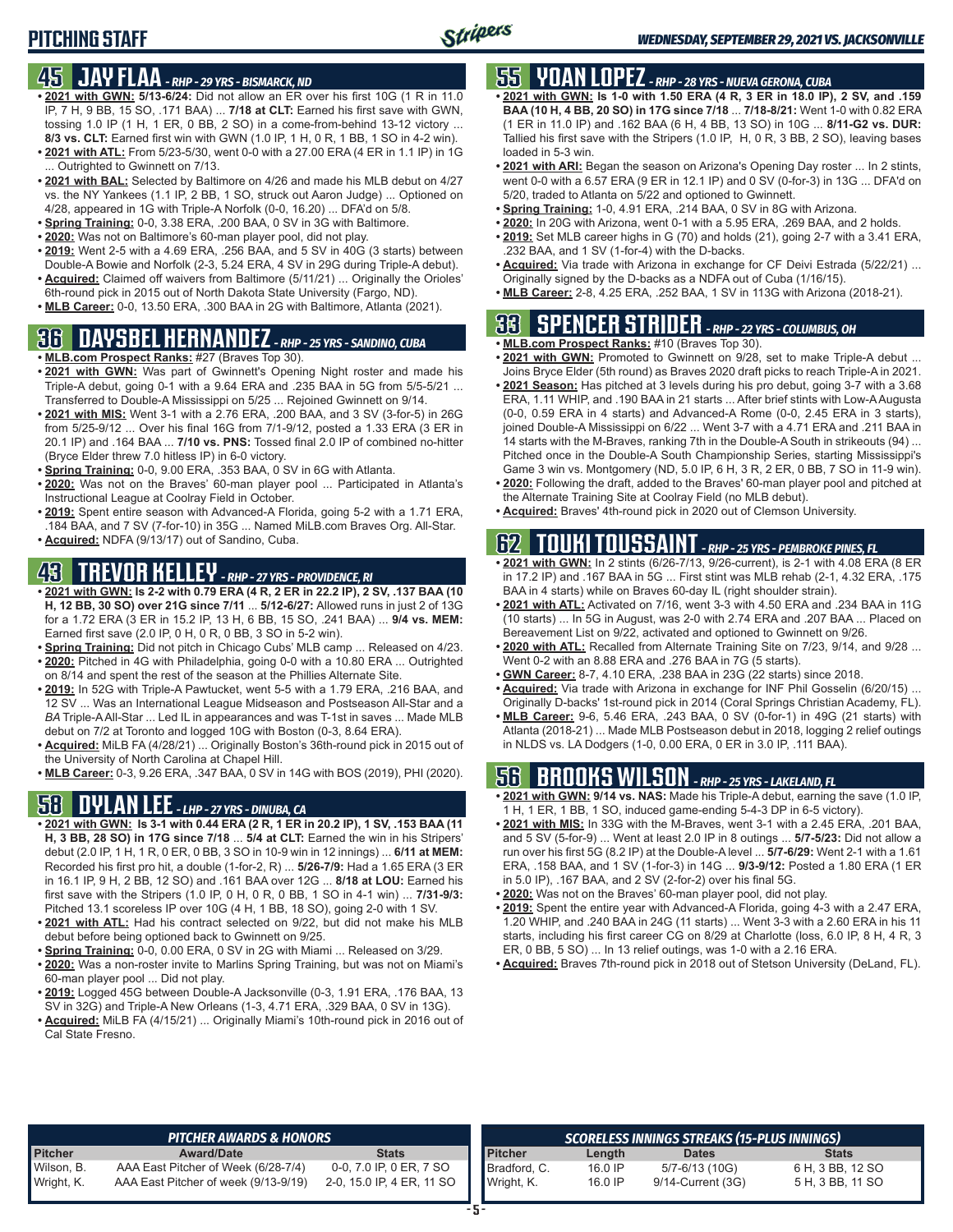*SEASON WITH GWN:*.319, 17 HR, 64 RBI, 0 SB, .935 OPS *HIT STREAK:* 7G (12-26) *9/26 at DUR:* DNP *FINAL STRETCH:* .--- (0-0)

- **• Leaderboard:** Entering 9/28, ranks among Triple-A East top 10 in batting (2nd, .319), OBP (3rd, .395), OPS (4th, .935), hits (T-4th, 117), SLG (5th, .540), total bases (5th, 198), runs (6th, 67), RBI (8th, 64), triples (T-9th, 4), XBH (T-10th, 43). **• 2021 with GWN: Since 9/1, batting .393 (24-for-61, 5 2B, 1 3B, 4 HR, 9 R, 16 RBI, 1.176 OPS) in 17G** ... **5/8 at CLT:** Notched first career multi-HR game (2-for-4, 2 HR, 2 RBI) ... **6/5 vs. JAX:** Started 5-4-3 triple play, GWN's first since 5/28/19 at TOL ... **7/18 at CLT:** Hit a 2-out, 2-run HR (#8) in 9th for a 12-11 lead (GWN had trailed 11-3) ... **7/22-8/14:** Posted team-best 20G on-base streak (.347, 26-for-75, 4 2B, 2 3B, 2 HR, 14 R, 14 RBI, 6 BB, .924 OPS) ... **9/4 vs. MEM:** Matched season high with 4 RBI (2-for-3, HR #15) in 5-2 victory ... **9/4-9/9:** Posted 5-straight multihit games (.579, 11-for-19, 2 2B, 1 HR, 1 R, 5 RBI, 1.442 OPS) ... **9/19 vs. NAS:** Matched season high with 4 RBI (2-for-5, 2B, HR #17) in 7-0 win.
- **• Gwinnett Career:** Has hits in 116 of 154G (75.3%) since 2017, batting .329 (193 for-587, 39 2B, 5 3B, 26 HR, 100 R, 106 RBI, 1 SB, .940 OPS).
- **• 2021 with ATL:** In 7 stints with the Braves, batting .000 (0-for-16, 1 R) in 15G.
- **• 2020:** Made Braves' Opening Day roster and batted .200 (8 2B, 4 HR, 16 R, 9 RBI) in 35G ... Played in 4G during NLCS (.250, 2-for-8, 1 2B, 1 RBI).
- **• Acquired:** NDFA (7/2/10) out of Panama City, Panama.
- **• MLB Career:** .257, 68 2B, 4 3B, 34 HR, 144 RBI, 2 SB in 364G with Atlanta (2017- 21) ... Played in 2018 and 2020 Postseasons (.087, 1 2B, 1 RBI in 8G).

## **9 RYAN CASTEEL** *- 1B/C - 30 YRS - CHATTANOOGA, TN*

*SEASON WITH GWN:*.227, 8 HR, 27 RBI, 0 SB, .732 OPS *HIT STREAK:* -5G (0-16) *9/26 at DUR:*0-4 *FINAL STRETCH:* .000 (0-16)

- **• 2021 with GWN: 5/15-5/18:** Had 6 RBI in 3G span, including 5/15 vs. LOU (1-for-2, GW 3-run 2B, 3 RBI) and 5/16 vs. LOU (1-for-3, HR, 2 RBI) ... **6/3 vs. JAX:** Hit pinch-hit 2-run HR (#2) ... **6/24 at NOR:** Crushed game-winning grand slam (#3) in 6-2 victory (1-for-4, 4 RBI), his 2nd career slam (first since 7/20/13 with Adv-A Modesto) ... **8/8-G2 vs. CLT:** Homered for the first time since 6/24 (#4), decisive 2-run shot in 8-2 victory ... **9/9 at COL:** Blasted solo HR (#6) for lone run in 1-0 win ... **9/1-9/19:** Hit .333 (7-for-21, 3 HR, 3 R, 6 RBI, 1.153 OPS) in 7G.
- **• 2020:** Was not on the Braves' 60-man player pool ... Did not play.
- **• 2019:** Played 118G with Double-A Mississippi, batting .263 (21 2B, 2 3B, 21 HR, 73 RBI, .811 OPS) ... Ranked 2nd in the Southern League in homers and RBI, 3rd in slugging (.477) ... Was his 2nd career 20-homer season (hit 22 in 2013).
- **• Acquired:** MiLB FA (3/14/21) ... Originally Colorado's 17th-round pick in 2010 out of Cleveland State Community College (Cleveland, TN).

## **12 TRAVIS DEMERITTE** *- OF - 26 YRS - NEW YORK, NY*

*SEASON WITH GWN:*.285, 20 HR, 55 RBI, 7 SB, .949 OPS *HIT STREAK:* -1G (0-3) *9/26 at DUR:*0-3, BB *FINAL STRETCH:* .083 (1-12), RBI

- **• Leaderboard:** Entering 9/28, ranks T-10th in Triple-A East in homers (20). **• 2021 with GWN: 5/4 at CLT:** Tallied 5 RBI (3-for-6, HR) to set GWN Opening Night record ... **6/2-7/21:** Posted 10G hitting streak (.372, 16-for-43, 2 2B, 3 HR, 10 R, 8 RBI, 1.041 OPS) ... **6/10-7/10:** Was on the Injured List ... **7/17-7/25:** Hit 3 grand slams in 7G span, raising his career total to 6 (4 with GWN) ... **7/27 at MEM:** Homered for 3rd straight game, GW solo blast (#12) in 1-0 win ... **8/21 at LOU:** Matched a season high with 4 hits (4-for-4, 3-run HR, 2 R, 4 RBI) ... **9/12 at**
- **COL:** Hit 20th HR of the year (1-for-5, 3 RBI), becoming 3rd player in GWN history with two 20-HR seasons (Ernesto Mejia in 2012-13, Stefan Gartrell in 2011-12).
- **• Gwinnett Career:** Has reached base in 149 of 173G (86.1%) since 2019, batting .286 (168-for-588, 41 2B, 2 3B, 40 HR, 117 R, 128 RBI, 11 SB, .947 OPS). **• 2020:** Hit .172 with 1 2B, 4 RBI in 18G with Detroit ... DFA'd on 2/5/21.
- 
- **• 2019:** Made his Triple-A debut with Gwinnett and was an IL All-Star (.286, 20 HR, 73 RBI, .944 OPS in 96G) ... Traded to Detroit on 7/31, made his MLB debut (.225, 3 HR, 10 RBI in 48G).
- **• Acquired:** Off Waivers from Detroit (2/12/21) ... Originally Texas' 1st-round pick (30th overall) in 2013 out of Winder-Barrow High School (Winder, GA).
- **• MLB Career:** .217, 8 2B, 2 3B, 3 HR, 14 RBI, 3 SB with Detroit (2019-20).

# **18 PHILLIP ERVIN** *- OF - 29 YRS - MOBILE, AL*

*SEASON WITH GWN:*.194, 8 HR, 27 RBI, 11 SB, .637 OPS *HIT STREAK:* 1G (1-3)

- *9/26 at DUR:*1-3, HR, R, RBI *FINAL STRETCH:* .111 (1-9), HR, RBI
- **• 2021 with GWN: 6/2 vs. JAX:** Hit decisive 3-run HR (#1) and tallied season-high 4 RBI (1-for-4, R) ... **6/13 at MEM:** Belted game-tying 2-run HR (#2) with 2 outs in the 9th of an eventual 7-6 loss (1-for-3, 1 R, 2 RBI) ... **7/7 vs. NAS:** Clubbed game-tying 2-run pinch-hit HR (#5, 1-for-1, 2 RBI) ... **8/1 at MEM:** Lined GWRBI single with 2 outs in 9th inning in 4-2 win (1-for-2, RBI) ... **9/3 vs. MEM:** Launched 2nd pinch-hit homer of the year (solo, 1-for-1, 1 RBI).
- **• 2020:** Between Cincinnati and Seattle, hit .149 with 3 2B, 4 RBI, 1 SB in 37G ... DFA'd by the Reds (8/28), Mariners (12/16), and Chicago Cubs (2/20/21).
- **• Acquired:** Off waivers from the Chicago Cubs (2/22/21) ... Originally Cincinnati's 1st-round pick (27th overall) in 2013 out of Samford University (Homewood, AL).
- **• MLB Career:** .247, 26 2B, 8 3B, 17 HR, 68 RBI, 15 SB in 237G with CIN, SEA (2017-20) ... Tallied 7 of his 8 career triples in 2019 (ranked 7th in NL).

# **7 MAIKEL FRANCO** *- INF - 29 YRS - AZUA, D.R.*

*SEASON WITH GWN:*.125, 0 HR, 0 RBI, 0 SB, .388 OPS *HIT STREAK:* -1G (0-1) *9/26 at DUR:*DNP *FINAL STRETCH:* .250 (1-4)

Stripers

- **• 2021 with GWN:** Joined on 9/8, made ATL org. debut on 9/16 vs. NAS (0-for-4). **• 2021 with BAL:** Signed a MLB deal on 3/16 ... Hit .210 (22 2B, 11 HR, 31 R, 47 RBI, .608 OPS) in 104G ... Hit season-best .269 (6 2B, 4 HR, 12 R, 17 RBI, .768 OPS) in 26G in June ... Released on 8/25.
- **• 2020 with KC:** Signed a MLB deal with Kansas City on 12/27/19 ... In lone season with the Royals, hit .278 (16 2B, 8 HR, 23 R, 38 RBI, 1 SB, .778 OPS) in 60G.
- **• Acquired:** MiLB FA (8/31/21) ... Originally a NDFA with Philadelphia (1/13/10).
- **• Triple-A History:** With Lehigh Valley (2014-15, 2019), hit .272 (47 2B, 6 3B, 22 HR, 84 R, 108 RBI, 5 SB, .765 OPS) in 178G.
- **• MLB Career:** .246, 148 2B, 4 3B, 121 HR, 428 RBI, 4 SB in 820G with PHI (2014- 19), KC (2020), BAL (2021) ... In 6 years with Phillies, hit .249 with 102 HR, 343 RBI (had 20-plus HR in 3-straight years from 2016-18).

## **8 RYAN GOINS** *- INF - 33 YRS - TEMPLE, TX*

| <b>SEASON WITH GWN:</b> .237, 6 HR, 34 RBI, 3 SB, .650 OPS | <b>HIT STREAK:</b> $5G(6-17)$         |
|------------------------------------------------------------|---------------------------------------|
| 9/26 at DUR: 1-4                                           | <b>FINAL STRETCH:</b> .353 (6-17), SB |
| $\mathcal{A}$                                              |                                       |

- **• 2021 with GWN: 5/4 at CLT:** Hit Gwinnett's first HR of the season (solo, 2-for-5, RBI) ... **5/12 vs. LOU:** Set season highs for hits (3-for-4) and RBI (3) ... **6/18-6/29:** Posted season-best 8G hitting streak (.400, 10-for-25, 1 2B, 3 R, 6 RBI) ... **7/4 at DUR:** Homered for the first time since Opening Night (2-run, #2, 1-for-4, 2 RBI) ... **8/13 vs. DUR:** Clubbed 2-run HR (#4) in 8th inning for decisive runs in 6-4 victory (2-for-4, 2 R, 2 RBI) ... **8/6-8/17:** In his first 8G since returning from the Olympics, hit .304 (7-for-23, 3 HR, 5 R, 6 RBI, .987 OPS).
- **• Tokyo Olympics:** Was on GWN's Temporary Inactive List while playing for Mexico in this year's Olympics ... Hit .250 (1-for-4, R, RBI) in 2G (MEX went 0-3).
- **• Triple-A Career:** Has played for BUF (2013-16), LHV (2018), CLT (2019), and GWN (2021) ... Was teammates with MGR Matt Tuiasosopo in 2014 with BUF.
- **• 2020:** Played in 14G with the Chicago White Sox, batting .000 (0-for-9, 4 R) ... Spent most of the year at the Alternate Training Site in Schaumburg, IL.
- **• Acquired:** MiLB FA (2/25/21) ... Originally Toronto's 4th-round pick in 2009 out of Dallas Baptist University (Dallas, TX).
- **• MLB Career:** .228, 71 2B, 12 3B, 22 HR, 158 RBI in 555G with TOR, KC, CWS (2013-20) ... Played for TOR in 2015-16 Postseasons (.146, 1 HR, 5 RBI in 14G).

## **5 TERRANCE GORE** *- OF - 30 YRS - MACON, GA*

*SEASON WITH GWN:*.231, 0 HR, 1 RBI, 18 SB, .690 OPS *HIT STREAK:* 1G (2-3) *9/26 at DUR:*2-3, R *FINAL STRETCH:* .222 (2-9), SB

- **• 2021 with GWN:** Is 18-for-22 (81.8%) in stolen base attempts, including a pair of 2-steal games (5/18 at NAS, 6/18 vs. NAS) ... **6/9-G2 at MEM:** Stole 3rd and scored winning run in 8th inning of 3-1 victory ... **7/10 vs. NAS:** Notched seasonhigh 3 hits (3-for-3, 2B, R).
- **• 2020:** Logged 2G in his lone season with the Los Angeles Dodgers (0 PA).
- **• Acquired:** MiLB FA (2/18/21) ... Originally Kansas City's 20th-round pick in 2011 out of Gulf Coast Community College (Panama City, FL).
- **• MLB Career:** .224, 2 2B, 1 3B, 0 HR, 1 RBI, 40 SB in 102G with KC, CHC, LAD (2014-20) ... Played in the Postseason with KC (2014-15) and CHC (2018), going 0-for-2 with 3 R, 5 SB ... Won World Series with the Royals in 2015.

## **4 SEAN KAZMAR JR.** *- INF - 37 YRS - VALDOSTA, GA*

| <b>SEASON WITH GWN:</b> .218, 9 HR, 26 RBI, 3 SB, .630 OPS                |  | <b>HIT STREAK:</b> $1G(1-3)$      |  |
|---------------------------------------------------------------------------|--|-----------------------------------|--|
| $9/26$ at DUR: $DNP$                                                      |  | <b>FINAL STRETCH:</b> $.333(1-3)$ |  |
| . Cuinnatt Caroor: Potting 263 (675 for 2562 126 2D 12 2D 16 UD 200 D 206 |  |                                   |  |

- **• Gwinnett Career:** Batting .263 (675-for-2562, 136 2B, 12 3B, 46 HR, 308 R, 296 RBI, 26 SB) in 749G over 8 seasons ... Leads in career G, AB, H, TB (973), 2B, R, RBI ... Ranks 2nd in career 3B (12) ... Ranks 3rd in career HR (46).
- **• Braves Records:** Owns Atlanta Braves Triple-A records for career hits (passed Larry Whisenton's 657 on 7/31 at MEM) and at-bats (passed Chico Ruiz's 2,510 on 8/22 at LOU) ... Is 2nd in doubles (136), 3rd in games (749), 4th in RBI (296).
- **• 2021 with GWN: 5/25 vs. MEM:** Lined a walk-off single in the 9th for a 2-1 win, his first career walk-off RBI with GWN ... **7/8-G1 vs. NAS:** Passed Joey Terdoslavich for 3rd on GWN career HR list (#42, 1-for-3, 2 RBI) ... **7/22 vs. NOR:** Passed Damon Hollins for 2nd on ATL Triple-A hits list (#649, 2-for-3, HR, 2 RBI) ... **7/28 at MEM:** Notched his 999th and 1,000th career Triple-A hits (2-for-5, R) ... **9/1 vs. MEM:** Hit game-winning 2-run HR (#9) in 7th for 3-2 victory (2-for-3, 2 RBI).
- **• 2021 with ATL:** Contract selected on 4/17, has spent 2 stints with Atlanta (4/17- 4/23, 5/4-5/7), going 0-for-2 ... Pinch hit on 4/17 at the Chicago Cubs, marking his first MLB appearance in 4,589 days since 9/23/08 with San Diego ... The last player with a bigger gap between MLB appearances was Ralph Winegarner (13 years, 14 days between 6/23/36 with CLE and 7/7/49 with STL).
- **• Acquired:** MiLB FA (12/7/20) ... Originally San Diego's 5th-round pick in 2004 out of the College of Southern Nevada.
- **• MLB Career:** .195, 1 2B, 0 3B, 0 HR, 2 RBI in 22G with SD (2008), ATL (2021).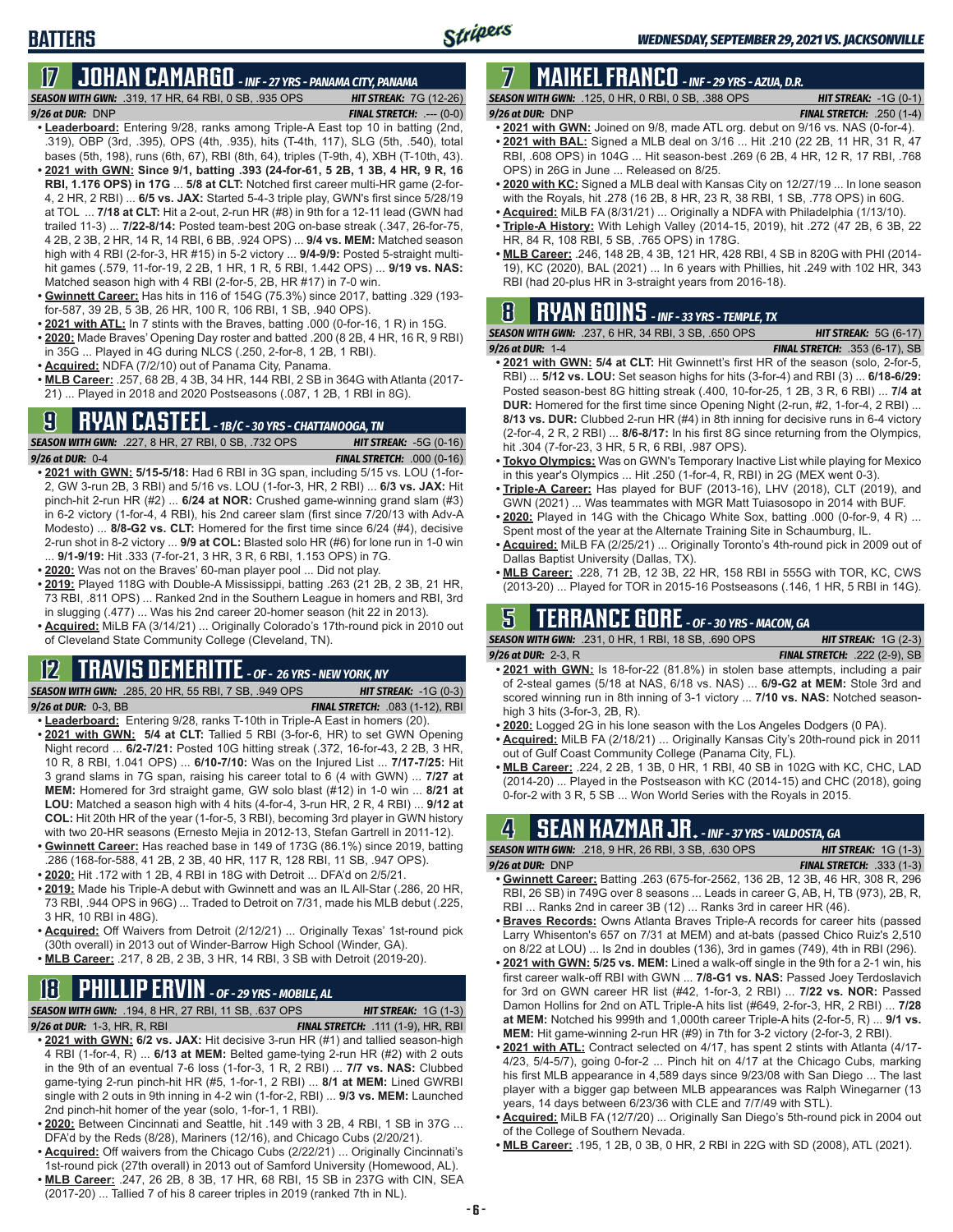### **40 SHEA LANGELIERS** *- C - 23 YRS - PORTLAND, OR SEASON WITH GWN:*--- *HIT STREAK:* 0G (0-0)

- *9/26 at DUR:*DNP *FINAL STRETCH:* .--- (0-0) **• MLB.com Prospect Ranks:** #2 (Braves Top 30), #70 (Top 100).
- **• 2021 with GWN:** Promoted on 9/28, is set to make his Triple-A debut.
- **• Player of the Year:** On 9/28, selected by Atlanta as winner of the 2021 Hank Aaron Award for Braves Minor League Player of the Year.
- **• 2021 with MIS:** Batted .258 (85-for-329, 13 2B, 22 HR, 56 R, 52 RBI, 1 SB, .836 OPS) in 92G ... Ranked among Double-A South top 10 in homers (3rd), SLG (3rd, .498), OPS (4th, .836), runs (7th), total bases (8th, 164), XBH (T-9th, 35), and batting (10th) ... Ranked T-2nd in MiLB in runners caught stealing with 30 (30 of-72, 41.6%) ... Named Double-A South Player of the Week for 5/24-5/30 (.421, 8-for-19, 2 2B, 1 HR, 5 R, 5 RBI, 1.160 OPS) ... Helped M-Braves win Double-A South championship (.222, 4-for-18, 1 2B, 1 R, 2 RBI in 5G).
- **• 2020:** Spent entire year at Braves Alternate Training Site in Gwinnett.
- **• 2019:** Made his professional debut with Class-A Rome, batting .255 (55-for-216, 13 2B, 2 HR, 27 R, 34 RBI, .652 OPS) in 54 games.
- **• Acquired:** Braves' 1st-round pick (9th overall) in 2019 out of Baylor University.
- **20 JONATHAN MORALES**  *C 26 YRS ARROYO, PUERTO RICO*

## *SEASON WITH GWN:*.145, 2 HR, 12 RBI, 0 SB, .377 OPS *HIT STREAK:* -2G (0-7)

- *9/26 at DUR:*DNP *FINAL STRETCH:* .000 (0-7) **• 2021 with GWN: 5/7 at CLT:** Tied his single-game career high with 5 RBI, going 2-for-6 with a 3-run HR (#1) in the 9th ... **8/6 vs. CLT:** Hit a 2-out walk-off single in 11th inning for 4-3 win (2nd career walk-off with GWN, last on 7/21/18 vs. PAW) ... **8/20 at LOU:** Went 4-for-4 (2B, HR, 2 R, 3 RBI), his most hits in a game since 8/13/16 with Class-A Rome at Hickory (career-best 5-for-5).
- **• GWN Career:** In 99G since 2018, batting .216 (10 2B, 4 HR, 33 RBI, .539 OPS).
- **• 2020:** Spent entire year at Braves Alternate Training Site in Gwinnett (no MLB debut) ... Played for Caguas of the Puerto Rican Winter League (.394, 3 HR, 9 RBI in 13G), earning PWL Postseason All-Star honors.
- **• 2019:** Hit .240 (13 2B, 2 HR, 27 R, 25 RBI) in 80G between Double-A Mississippi and Gwinnett ... Logged 1 game during the IL Playoffs (0-for-1, BB).
- **• Acquired:** Braves' 25th-round pick in 2015 out of Miami-Dade CC.

# **15 CRISTIAN PACHE** *- OF - 22 YRS - SANTO DOMINGO CENTRO, D.R.*

## *SEASON WITH GWN:*.264, 10 HR, 38 RBI, 9 SB, .745 OPS *HIT STREAK:* -3G (0-10)

*9/26 at DUR:* DNP *FINAL STRETCH:* .000 (0-10)

- **• MLB.com Prospect Ranks:** #1 (Braves Top 30), #39 (Top 100).
- **• 2021 with GWN: 5/29-6/1:** Assigned to rehab (right hamstring inflammation), played 1G before being activated/optioned on 6/2 ... **6/5 vs. JAX:** Went 3-for-6 with 2 doubles, including game-tying 2-run double in 9th ... **6/10 at MEM:** Tallied first career multi-HR game (3-for-5, 2 HR, 3 R, 4 RBI) ... **6/30 at DUR:** Notched last-at-bat GWRBI single in 9th for 2-1 win (2-for-3, 2B, RBI) ... **7/21 vs. NOR:** Homered in both games of a DH (#3-4, 2-for-6, 2 R, 2 RBI) ... **8/11 vs. DUR:** Went 4-for-6 with 5 RBI in a DH sweep, tallying 2 HR (#8-9) and delivering 2-out walk-off single in G1 (won 4-3) ... **9/7 at COL:** Fell triple shy of the cycle (3-for-4, 2B, HR #10, 3 R, RBI, SB) ... **8/1-9/22:** Ranked 6th in Triple-A East in batting, hitting .321 (43-for-134, 8 2B, 4 HR, 20 R, 16 RBI, 5 SB, .847 OPS) in 36G.
- **• 2021 with ATL:** On Atlanta's Opening Day roster for the first time ... Hit .111 (3 2B, 1 HR, 6 R, 4 RBI) in 22G ... Placed on IL twice, on 4/14 and 5/14.
- **• 2020:** Spent most of the year at the Alternate Training Site ... Made his MLB debut on 8/21 vs. Philadelphia (1-for-4) ... Played just 2G during regular season (.250) ... Also made MLB Postseason debut (.182, 1 2B, 1 HR, 4 R, 4 RBI in 12G).
- **• 2019:** Between Mississippi (104G) and Gwinnett (26G), hit .277 (36 2B, 9 3B, 12 HR, 63 R, 61 RBI, 8 SB, .802 OPS) in 130G ... Named a Southern League Postseason All-Star and MLB All-Star Futures Game participant.
- **• Acquired:** NDFA (7/4/15) out of Santo Domingo Centro, D.R.
- **• MLB Career:** .119, 3 2B, 0 3B, 1 HR, 4 RBI, 0 SB in 24G with Atlanta (2020-21).

## **2 YOLMER SANCHEZ** *- INF - 29 YRS - MARACAY, VENEZUELA*

*SEASON WITH GWN:*.206, 9 HR, 33 RBI, 5 SB, .638 OPS *HIT STREAK:* -2G (0-6) *9/26 at DUR:*0-3 *FINAL STRETCH:* .133 (2-15), RBI

- **• 2021 with GWN: 5/7 at CLT:** Went 3-for-5 (3 R, 3 RBI) with GWN's first triple of the year ... **6/9-G2 at MEM:** Stole home as part of a double-steal with Drew Waters, scored tying run in 3-1 win (1-for-2, R, SB) ... **7/30 at MEM:** Recorded 2nd career multi-HR game (1st since 5/2/15, CLT vs. SWB), hitting 2 solo shots (#4-5) including GW blast in 8th for 8-7 win (2-for-3, 3 R, 2 RBI) ... **8/26 at NAS:** Fell a homer shy of the cycle (3-for-4, 2B, 3B, RBI) in 2-1 win ... **7/22-9/5:** Hit .290 (29 for-100, 2 2B, 1 3B, 8 HR, 17 R, 18 RBI, .933 OPS) in 33G.
- **• 2020:** Played 11G with the Chicago White Sox, batting .313 (3 2B, 1 HR, 1 RBI, 1.164 OPS) ... Made his MLB Postseason debut in the ALWCS (1G, no at-bat).
- **• Acquired:** MiLB FA (3/31/21) ... Originally a NDFA with Chi. White Sox (5/29/09).
- **• MLB Career:** .245, 113 2B, 24 3B, 32 HR, 215 RBI, 30 SB in 657G with the Chi. White Sox (2014-20) ... Won an AL Gold Glove in 2019 (.987 FPCT at 2B).

# **14 CHADWICK TROMP** *- C - 26 YRS - ORANJESTAD, ARUBA*

- *SEASON WITH GWN:*.100, 0 HR, 0 RBI, 0 SB, .200 OPS *HIT STREAK:* -2G (0-7) *9/26 at DUR:*0-4 *FINAL STRETCH:* .100 (1-10)
- **• 2021 with GWN:** Assigned on 9/21 ... Making his Braves organization debut.
- **• 2021 with SF:** In 4 stints with Giants (4/18, 6/1-6/11, 7/5-7/18, 8/26), hit .222 (4 for-18, 1 HR, 2 RBI) in 9G ... Also played 55G with Triple-A affiliate in Sacramento, batting .224 (43-for-192, 12 2B, 6 HR, 23 R, 24 RBI) ... DFA'd on 9/18.
- **• 2020:** Signed a MiLB deal with San Francisco on 1/6 ... Assigned to the Alternate Training Site on 7/19 ... Had his contract selected on 7/28 and made his MLB debut, batting .213 (13-for-61, 1 2B, 4 HR, 11 R, 10 RBI) in 24G ... Had his first career MLB hit on 7/31 vs. Texas (single off Mike Minor, finished 2-for-4 with 2B and RBI) ... Hit his first homer on 8/2 vs. Texas (2-run, off Jesse Chavez) ... Was on the IL from 9/22-8/28 (right shoulder strain) ... Re-signed on 12/9.
- **• Acquired:** Off Waivers from San Francisco (9/21/21) ... Originally signed by Cincinnati as a NDFA out of Aruba (5/24/13).
- **• MLB Career:** .215, 1 2B, 0 3B, 5 HR, 12 RBI, 0 SB in 33G with San Francisco (2020-21).

| $\mathbf 1$ |                                              |  |  | <b>RILEY UNROE</b> - INF - 26 YRS - NEW ORLEANS, LA |
|-------------|----------------------------------------------|--|--|-----------------------------------------------------|
|             | CONJUNTIL CHINE ACO A LID A DDL 4 CD AF4 ODC |  |  | III76                                               |

| <b>SEASON WITH GWN:</b> .069. 0 HR. 0 RBI. 1 SB. .251 OPS | <b>HIT STREAK:</b> $-4G$ (0-12)    |
|-----------------------------------------------------------|------------------------------------|
| <b>9/26 at DUR:</b> $0-3$                                 | <b>FINAL STRETCH:</b> $.000(0-12)$ |
| $\cdots$                                                  |                                    |

- **• 2021 with GWN:** Was on the Stripers' Opening Night roster, played in 6G through 5/16 (.071, 1-for-14, 2 R, 1 SB) ... Transferred to Mississippi on 5/18 ... Rejoined Gwinnett on 9/9.
- **• 2021 with MIS:** In 27G, hit .261 (23-for-88, 3 2B, 2 3B, 2 HR, 6 RBI, 1 SB, .732 OPS) ... Was on the IL from 6/16-7/14, 7/24-8/10, 8/19-9/7.
- **• 2020:** Was not on Braves' 60-man player pool ... Played for Brisbane in Australian Baseball League (.176, 0 HR, 3 R, 0 RBI in 6G).
- **• 2019:** Played for Advanced-A Florida, Double-A Mississippi, and Gwinnett, batting .281 (22 2B, 3 3B, 9 HR, 59 R, 60 RBI, 14 SB) in 128G ... Named Florida State League Midseason All-Star, Southern League Player of the Week (9/2/19), and MiLB.com Braves Organization All-Star.
- **• Acquired:** 2018 Rule 5 (LA Angels) ... Originally Tampa Bay's 2nd-round pick in 2013 out of Desert Ridge High School (Mesa, AZ).

## **11 Drew WATERS** *- OF - 22 YRS - ATLANTA, GA*

*SEASON WITH GWN:*.245, 11 HR, 37 RBI, 28 SB, .725 OPS *HIT STREAK:* 2G (4-8)

- *9/26 at DUR:*1-4, HR, R, 2 RBI *FINAL STRETCH:* .316 (6-19), 2 HR, 3 RBI, SB **• Leaderboard:** Entering 9/28, ranks among Triple-A East top 10 in stolen bases (5th, 28) and runs (5th, 68).
- **• MLB.com Prospect Ranks:** #3 (Braves Top 30), #80 (Top 100 Prospects).
- 
- **• 2021 with GWN: Batting .322 (19-for-59, 4 2B, 3 HR, 9 R, 6 RBI, 4 SB, .897 OPS) in 14G since 9/8** ... **5/15-6/10:** Hit .316 (25-for-79, 4 2B, 3 HR, 16 R, 9 RBI, 6 SB, .906 OPS) in 21G ... **5/18 at NAS:** Recorded first career multi-HR game (3 for-5, 2 HR, 3 RBI) and became the first GWN player to homer from both sides of the plate since Mel Rojas Jr. (7/7/16 at CLT) ... **5/19 at NAS:** Fell a triple shy of the cycle in first 4-hit game at Triple-A (4-for-5, 2B, HR, 2 R, 2 RBI, 2 SB) ... **6/9-G2 at MEM:** Lined RBI single in 8th (2-for-3, R, RBI) for last-at-bat 3-1 win ... **7/2-7/18:** Posted 13G on-base streak (.357, 20-for-56, 8 2B, 1 3B, 2 HR, 14 R, 10 RBI, 4 SB)

... **7/1-7/31:** Led Triple-A East in XBH with 17, batting .301 (31-for-103, 11 2B, 1 3B, 5 HR, 23 R, 17 RBI, 5 SB, .924 OPS) in 24G ... **9/10 at COL:** Homered for first time since 7/24 (solo, #9) and tallied game-ending outfield assist (#11) in 6-3 win.

- **• Futures Game:** Played for the NL Team in the 2021 SiriusXM All-Star Futures Game on 7/11 at Coors Field (1-for-1, BB) ... Was the 7th active Gwinnett player selected to the game (1st since RHP Touki Toussaint in 2018).
- **• 2020:** Spent entire year at Braves Alternate Site in Gwinnett (no MLB debut).
- **• 2019:** Hit .309 (40 2B, 9 3B, 7 HR, 80 R, 52 RBI, 16 SB) in 134G with Double-A Mississippi and Gwinnett ... Won Southern League Batting Title (.319, best in MIS history) and Most Valuable Player (1st in MIS history) ... Ranked among MiLB top 5 in doubles (T-3rd, 40) and hits (5th, 163).
- **• Acquired:** Braves' 2nd-round pick in 2017 out of Etowah High School (Woodstock, GA) ... Named Gatorade Georgia Baseball Player of the Year in 2017.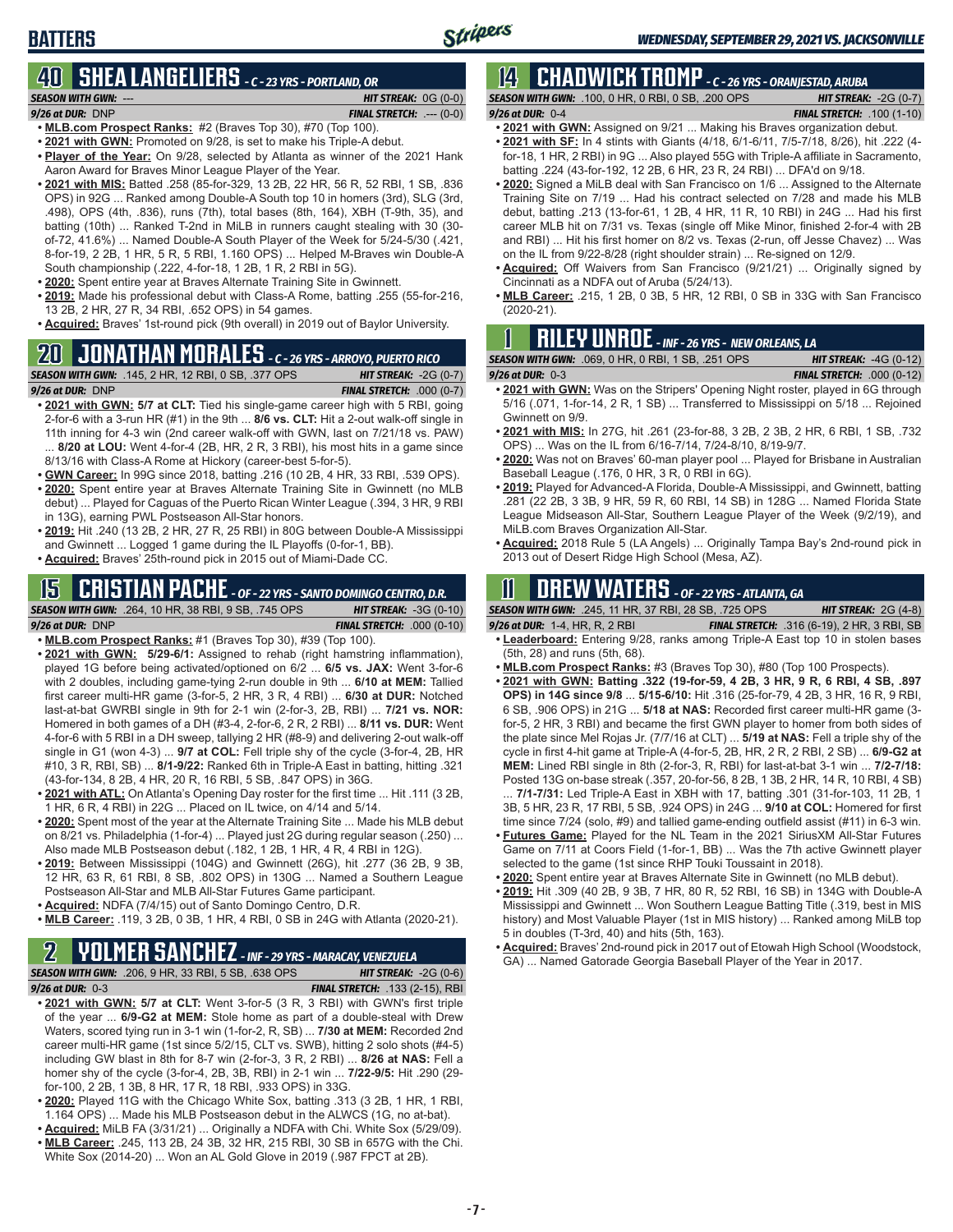| <b>OFFENSE</b> |                                                                                                       |  | Stripers<br>WEDNESDAY, SEPTEMBER 29, 2021 VS. JACKSONVILLE |  |  |  |  |  |  |  |  |  |  |                                   |
|----------------|-------------------------------------------------------------------------------------------------------|--|------------------------------------------------------------|--|--|--|--|--|--|--|--|--|--|-----------------------------------|
|                |                                                                                                       |  |                                                            |  |  |  |  |  |  |  |  |  |  |                                   |
| TOTAL:         | 245, 160 HR, 742 OPS RISP:                                                                            |  | 261, 47 HR, 796 OPS RUNS/INNING: 1 2 3 4 5 6 7 8 9 X TOT   |  |  |  |  |  |  |  |  |  |  |                                   |
|                | Vs. LHP: 245, 64 HR, 771 OPS RISP/20: 252, 22 HR, 783 OPS Stripers: 75 54 64 60 80 64 79 61 43 14 594 |  |                                                            |  |  |  |  |  |  |  |  |  |  |                                   |
|                | Vs. RHP: 245, 96 HR, 727 OPS LOADED: 320, 8 HR, 981 OPS Opponents:                                    |  |                                                            |  |  |  |  |  |  |  |  |  |  | 72 59 72 62 47 58 46 32 26 15 489 |

|                |                |                |                |                          |                          |                          |                          | <b>HOME RUNS</b>       |                                               |                | <b>MULTI-GAMES</b>       |                          |
|----------------|----------------|----------------|----------------|--------------------------|--------------------------|--------------------------|--------------------------|------------------------|-----------------------------------------------|----------------|--------------------------|--------------------------|
| Player         | 1 <sub>R</sub> | 2R             | 3R             | <b>GS</b>                | Tot.                     |                          |                          | Off LH Off RH Team W-L | <b>Last HR with Gwinnett (Regular Season)</b> | <b>Hit</b>     | <b>RBI</b>               | <b>HR</b>                |
| Almonte        | $\overline{2}$ |                |                |                          | 3                        |                          | 2                        | $3-0$                  | 5/30/21 vs. MEM, 1R (RH Connor Jones)         | 8              | 5                        |                          |
| Arcia          | 12             | 5              | $\sim$         | $\blacksquare$           | 17                       |                          | 10                       | $10 - 4$               | 8/17/21 at LOU, 1R (RH Hunter Greene)         | 21             | 10                       | $\overline{2}$           |
| Brugman        |                |                | ÷              | ä,                       |                          |                          |                          | $0 - 0$                |                                               | ä,             | $\overline{\phantom{a}}$ |                          |
| Camargo        | 6              | $\overline{ }$ | $\overline{4}$ |                          | 17                       | 9                        | 8                        | $11 - 5$               | 9/19/21 vs. NAS, 3R (LH Kyle Lobstein)        | 32             | 17                       | 1                        |
| Casteel        | $\overline{2}$ | 5              |                |                          | 8                        | 5                        | 3                        | $6 - 2$                | 9/19/21 vs. NAS, 1R (RH Connor Sadzeck)       | 8              | 9                        | $\sim$                   |
| Contreras      | 5              | 3              |                |                          | 9                        | $\overline{2}$           | $\overline{7}$           | $8 - 1$                | 9/7/21 at COL, 1R (LH Kirk McCarty)           | 11             | $\overline{7}$           |                          |
| d'Arnaud       |                |                |                |                          |                          |                          |                          | $0 - 0$                |                                               | $\overline{1}$ | ٠                        |                          |
| Demeritte      | 10             | 4              | 3              | 3                        | 20                       | 10                       | 10                       | $17-3$                 | 9/12/21 at COL, 3R (RH Jordan Stephens)       | 17             | 13                       | ٠                        |
| Ervin          | 5              | $\overline{2}$ |                |                          | 8                        | 5                        | 3                        | $5 - 3$                | 9/26/21 at DUR, 1R (RH David Hess)            | $\overline{7}$ | $\overline{7}$           |                          |
| Franco         |                |                |                |                          |                          |                          |                          | $0 - 0$                |                                               |                | ÷.                       |                          |
| Goins          | 4              | $\overline{2}$ | ٠              | $\overline{\phantom{a}}$ | 6                        |                          | 5                        | $5 - 1$                | 9/14/21 vs. NAS, 1R (RH Josh Lindblom)        | 16             | 8                        | ٠                        |
| Gore           |                |                | ٠              | ٠                        | $\overline{\phantom{a}}$ | $\overline{\phantom{a}}$ | $\overline{\phantom{a}}$ | $0 - 0$                |                                               | $\overline{4}$ | ٠                        |                          |
| Heredia        |                |                |                |                          |                          |                          |                          | $0 - 0$                | ---                                           |                | ٠                        |                          |
| Inciarte       |                |                |                |                          |                          |                          |                          | $0 - 0$                | ---                                           | ۰              | ٠                        |                          |
| Jackson        | 4              | 4              |                | 2                        | 11                       | 8                        | 3                        | $5 - 2$                | 7/28/21 at MEM, 1R (LH Matthew Liberatore)    | 11             | 10                       | 3                        |
| Kazmar Jr.     | 5              | 3              |                |                          | 9                        | 3                        | 6                        | $6 - 3$                | 9/1/21 vs. MEM, 2R (LH Matthew Liberatore)    | 9              | $\overline{7}$           |                          |
| Kipnis         | 4              | 5              |                | ÷                        | 10                       | $\overline{A}$           | 9                        | $8 - 2$                | 9/14/21 vs. NAS, 2R (RH Josh Lindblom)        | 17             | 10                       | $\overline{\phantom{a}}$ |
| Langeliers     |                |                |                | ٠                        |                          | $\overline{\phantom{a}}$ |                          | $0 - 0$                |                                               | ٠              | ٠                        | ٠                        |
| Lucrov         |                |                |                |                          | $\overline{2}$           |                          | $\overline{2}$           | $1 - 1$                | 6/10/21 at MEM, 3R (RH Grant Black)           | 4              | 3                        |                          |
| Martinez       |                |                |                |                          |                          |                          |                          | $0 - 0$                |                                               | $\overline{2}$ | $\overline{1}$           |                          |
| <b>Morales</b> |                |                |                | $\overline{a}$           | 2                        | $\overline{A}$           | $\overline{1}$           | $2 - 0$                | 8/20/21 at LOU, 1R (LH Phillip Diehl)         | $\overline{2}$ | $\overline{2}$           |                          |
| Pache          | 8              |                |                |                          | 10                       | 4                        | 6                        | $7-2$                  | 9/7/21 at COL. 1R (LH Kirk McCarty)           | 21             | 8                        | 1                        |
| Rosario        | $\overline{2}$ |                |                |                          | 4                        |                          | 4                        | $4 - 0$                | 8/26/21 at NAS, 1R (RH Josh Lindblom)         | 2              | 5                        |                          |
| Sanchez        | 6              | $\overline{2}$ |                |                          | 9                        | 4                        | 5                        | $5-3$                  | 9/5/21 vs. MEM, 1R (RH T.J. Zeuch)            | 12             | 6                        | $\overline{1}$           |
| Snider         | $\overline{2}$ |                |                | ٠                        | $\overline{4}$           |                          | 4                        | $4 - 0$                | 8/21/21 at LOU, 3R (RH Tim Adleman)           | 3              | $\overline{4}$           |                          |
| Tromp          |                |                | ٠              | $\blacksquare$           | ٠                        |                          |                          | $0 - 0$                |                                               | ۰              | ٠                        |                          |
| Unroe          |                |                |                |                          |                          |                          |                          | $0 - 0$                | 7/19/19 vs. ROC, 1R (RH Drew Hutchison)       |                |                          |                          |
| Waters         | 6              | 3              | 2              | $\sim$                   | 11                       | 4                        | $\overline{7}$           | $5-5$                  | 9/26/21 at DUR, 2R (RH David Hess)            | 23             | 9                        | $\overline{1}$           |
| Total:         | 85             | 47             | 20             | 8                        | 160                      |                          |                          |                        |                                               |                |                          |                          |

#### *HOME RUN VARIANTS*

#### **Back-to-Back Homers (4x):**

Almonte (GS) / Snider, 5/7 at CLT (1st Inning) Jackson (2R) / Contreras, 7/14 at CLT (1st Inning) Pache (1R) / Arcia, 8/11-G2 vs. DUR (1st Inning) Camargo (2R) / Kipnis, 8/20 at LOU (3rd Inning)

#### **Back-to-Back-to-Back Homers (1x):**

Arcia (2R) / Camargo / Demeritte, 5/8 at CLT (6th Inning)

#### **Pinch-Hit Homers (5x):**

Demeritte (1R), 5/12 vs. LOU (7th Inning) Casteel (2R), 6/3 vs. JAX (7th Inning) Ervin (2R), 7/7 vs. NAS (6th Inning) Snider (3R), 8/21 at LOU (8th Inning) Ervin (1R), 9/3 vs. MEM (7th Inning)

#### **Leadoff (Game) Homers (4x):**

Waters (2x), 5/19 at NAS, 7/22 vs. NOR Arcia (1x), 7/3 at DUR Pache (1x), 8/8-G2 vs. CLT

#### **Walk-Off Homers (1x):**

Arcia (Solo), 5/16 vs. LOU (9th Inning)

|                        | <b>STRIPERS BATTING BY MONTH</b>                                                                              |    |    |              |    |     |    |      |      |      |  |  |  |  |  |
|------------------------|---------------------------------------------------------------------------------------------------------------|----|----|--------------|----|-----|----|------|------|------|--|--|--|--|--|
|                        | <b>AVG</b><br><b>SLG</b><br><b>SB</b><br><b>OBP</b><br><b>RBI</b><br><b>HR</b><br><b>OPS</b><br>2B<br>3B<br>G |    |    |              |    |     |    |      |      |      |  |  |  |  |  |
|                        | .254                                                                                                          | 24 | 43 | 2            | 36 | 138 | 24 | .366 | .445 | .811 |  |  |  |  |  |
| May:<br>June:<br>July: | .227                                                                                                          | 25 | 36 | 3            | 21 | 88  | 23 | .308 | .357 | .665 |  |  |  |  |  |
|                        | .271                                                                                                          | 28 | 52 | 2            | 47 | 161 | 23 | .352 | .479 | .831 |  |  |  |  |  |
| August:                | .237                                                                                                          | 25 | 30 | 6            | 30 | 103 | 14 | .298 | .401 | .700 |  |  |  |  |  |
| September:             | .228                                                                                                          | 22 | 23 | $\mathbf{1}$ | 26 | 73  | 14 | .294 | .378 | .672 |  |  |  |  |  |

|               | <b>HITTER AWARDS &amp; HONORS</b>      |                          |
|---------------|----------------------------------------|--------------------------|
| <b>Player</b> | <b>Award/Date</b>                      | <b>Stats</b>             |
| Waters        | Sirius XM All-Star Futures Game (7/11) | Game: 1-1, BB            |
| Contreras     | AAA East Player of Week (7/13-18)      | .462, 3 2B, 3 HR, 12 RBI |

|                |       |                |                | <b>PINCH HITTERS</b> |          |          |                |             |                |             |
|----------------|-------|----------------|----------------|----------------------|----------|----------|----------------|-------------|----------------|-------------|
| Player         | AVG.  | <b>AB</b>      | R              | н                    | 2B       | 3B       | <b>HR</b>      | <b>RBI</b>  | <b>BB</b>      | <b>SO</b>   |
| Almonte        | 1.000 | 1              | $\Omega$       | 1                    | 0        | 0        | $\Omega$       | 2           | $\Omega$       | $\Omega$    |
| Arcia          |       | $\Omega$       | 1              | $\Omega$             | $\Omega$ | 0        | $\Omega$       | 0           | 1              | $\Omega$    |
| Camargo        | .000  | 1              | $\Omega$       | $\Omega$             | $\Omega$ | $\Omega$ | $\mathbf 0$    | $\mathbf 0$ | $\Omega$       | $\Omega$    |
| Casteel        | .120  | 25             | $\overline{2}$ | 3                    | 1        | 0        | 1              | 4           | $\mathbf 0$    | 9           |
| Contreras      | .500  | $\overline{2}$ | 1              | 1                    | $\Omega$ | $\Omega$ | $\mathbf 0$    | $\mathbf 0$ | $\Omega$       | $\Omega$    |
| Demeritte      | .250  | 8              | 3              | $\overline{2}$       | 1        | $\Omega$ | 1              | 1           | 3              | 4           |
| Ervin          | .231  | 13             | 4              | 3                    | $\Omega$ | $\Omega$ | $\overline{2}$ | 5           | $\overline{4}$ | 4           |
| Franco         | 1.000 | 1              | 1              | 1                    | $\Omega$ | $\Omega$ | $\mathbf 0$    | 0           | 0              | $\mathbf 0$ |
| Goins          | .000  | $\overline{2}$ | $\Omega$       | $\Omega$             | $\Omega$ | $\Omega$ | $\Omega$       | $\Omega$    | $\Omega$       | 1           |
| Gore           | .200  | 5              | $\Omega$       | 1                    | $\Omega$ | $\Omega$ | $\Omega$       | $\Omega$    | 3              | 3           |
| Jackson        | .000  | 1              | $\Omega$       | $\Omega$             | $\Omega$ | $\Omega$ | $\Omega$       | $\Omega$    | $\Omega$       | 1           |
| Kazmar Jr.     | .000  | 11             | $\Omega$       | $\Omega$             | 0        | $\Omega$ | $\mathbf 0$    | 0           | $\mathbf 0$    | 4           |
| Kipnis         | .000  | 1              | $\Omega$       | $\Omega$             | $\Omega$ | $\Omega$ | $\Omega$       | 0           | 1              | $\Omega$    |
| Lee, D.        | .000  | 1              | $\Omega$       | $\Omega$             | $\Omega$ | $\Omega$ | $\Omega$       | $\Omega$    | $\Omega$       | 1           |
| Lucrov         | .000  | 3              | $\Omega$       | $\Omega$             | $\Omega$ | $\Omega$ | $\Omega$       | $\Omega$    | 1              | $\Omega$    |
| <b>Morales</b> | .000  | $\overline{2}$ | $\Omega$       | $\Omega$             | $\Omega$ | $\Omega$ | $\Omega$       | 0           | $\Omega$       | $\mathbf 0$ |
| Pache          | .500  | $\overline{2}$ | $\Omega$       | 1                    | $\Omega$ | $\Omega$ | $\Omega$       | 1           | 1              | 1           |
| Sanchez        | .000  | 9              | 1              | $\Omega$             | $\Omega$ | $\Omega$ | $\Omega$       | $\Omega$    | 1              | 4           |
| Snider         | .150  | 20             | 4              | 3                    | 1        | $\Omega$ | 1              | 4           | 4              | 7           |
| Unroe          | .000  | 4              | $\Omega$       | $\Omega$             | $\Omega$ | $\Omega$ | $\Omega$       | $\Omega$    | $\Omega$       | 1           |
| <b>Totals:</b> | .143  | 112            | 17             | 16                   | 3        | $\bf{0}$ | 5              | 17          | 19             | 40          |

| <b>HITTING STREAKS (10-PLUS GAMES)</b>    |                     |                                        |
|-------------------------------------------|---------------------|----------------------------------------|
|                                           | <b>Length/Dates</b> | <b>Stats</b>                           |
| Player<br>Arcia<br>Contreras<br>Demeritte | 13G (5/4-5/18)      | .393 (22-56), 4 2B, 7 HR, 17 R, 12 RBI |
|                                           | 13G (7/10-7/27)     | .385 (20-52), 5 2B, 7 HR, 14 R, 20 RBI |
|                                           | 10G (6/2-7/21)      | .372 (16-43), 2 2B, 3 HR, 10 R, 8 RBI  |
|                                           |                     |                                        |
|                                           |                     |                                        |

| <b>ON-BASE STREAKS (15-PLUS GAMES)</b> |                 |                                              |
|----------------------------------------|-----------------|----------------------------------------------|
|                                        | Length/Dates    | <b>Stats</b>                                 |
| Player<br>Camargo                      | 20G (7/22-8/14) | .347 (26-75), 4 2B, 2 3B, 2 HR, 14 RBI, 6 BB |
| Camargo                                | 18G (6/18-7/8)  | .303 (20-66), 6 2B, 2 HR, 7 RBI, 7 BB        |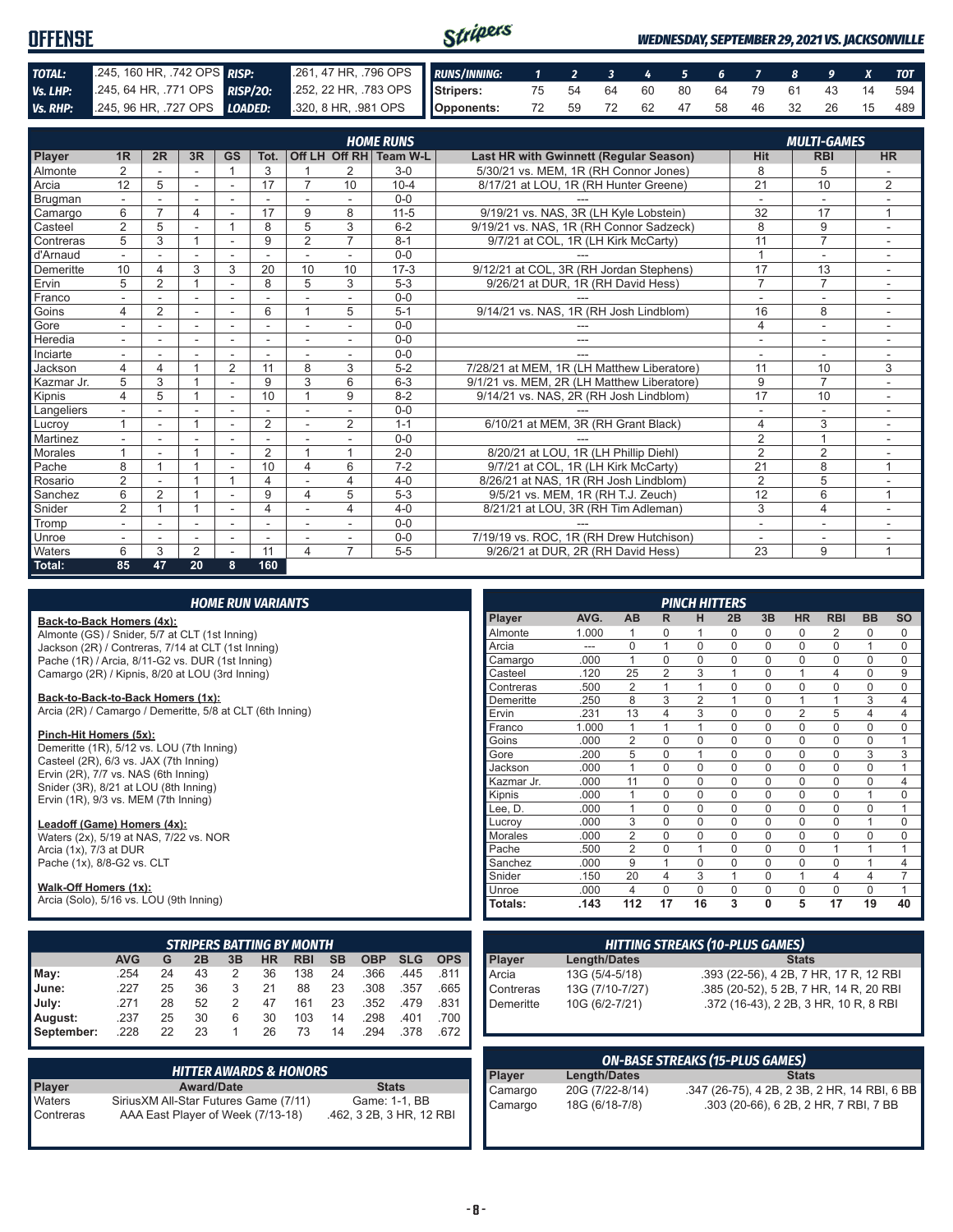## **SEASON SUMMARY**



#### **TEAM HIGHS & LOWS**

Most Caught Stealing, Game .............................................. 2 (8/8-G1 vs. Charlotte)

### **TEAM MISCELLANEOUS**

Most Stolen Bases Allowed, Game ...............................................4 (7/4 at Durham)

| Largest Blown Lead (Loss)3 Runs (4x, last: 8/6 vs. Charlotte, 5-2, 6-10) |
|--------------------------------------------------------------------------|
|                                                                          |
| Longest Game, Time……………………………………………………4:26 (5/4 at Charlotte)            |
|                                                                          |
|                                                                          |
|                                                                          |
|                                                                          |
|                                                                          |
|                                                                          |
|                                                                          |

## **INDIVIDUAL HIGHS & LOWS**

| <b>HITTING (GAME):</b> |  |
|------------------------|--|
|                        |  |
|                        |  |
|                        |  |
|                        |  |
|                        |  |
|                        |  |
|                        |  |
|                        |  |
|                        |  |
|                        |  |
|                        |  |
|                        |  |
|                        |  |
|                        |  |

#### **PITCHING (GAME):**

#### **DEFENSE (GAME):**

#### **STREAKS**

#### **OFFENSIVE (LONGEST IN 2021 ONLY):**

#### **PITCHING (LONGEST IN 2021 ONLY):**

| Consecutive Starts with Win3 Starts (3x, last: K. Wright, 9/8-9/19) |
|---------------------------------------------------------------------|
|                                                                     |
|                                                                     |
|                                                                     |
|                                                                     |

19 Runs ....................................................................................... 5/7/21 at Charlotte 10 Runs in an Inning.................................................4/17/11 at Durham (6th Inning) 23 Hits .........................................................................................8/19/12 at Durham Get No-Hit................................................7/5/19-G1 vs. Durham (3 Pitchers, 7.0 IP) 8 Doubles ....................................................................................... 4/8/14 at Norfolk 3 Triples..................................................................................8/20/16 vs. Rochester 6 Homers.....................................................................................5/24/19 vs. Norfolk 3 Homers in an Inning ..............................................5/8/21 at Charlotte (6th Inning) 10 Extra-Base Hits......................................................................8/2/19 vs. Charlotte 5 Stolen Bases ............................................................................4/27/10 vs. Norfolk 12 Walks.................................................................................... 7/15/21 at Charlotte 18 Strikeouts....................................................................... 6/13/19 at Lehigh Valley Ground Into a Triple Play........................................................... 7/30/21 at Memphis 28-Inning Scoring Drought.................................................4/23/16-4/26/16 (28.2 IP)

## **LAST TIME IT HAPPENED (GWINNETT REGULAR-SEASON HISTORY)**

**TEAM OFFENSE:**

**TEAM PITCHING:**

#### **INDIVIDUAL OFFENSE:**

|                                                        | Homers, Both Sides of Plate  Drew Waters (5/18/21 at Nashville)            |
|--------------------------------------------------------|----------------------------------------------------------------------------|
|                                                        |                                                                            |
|                                                        |                                                                            |
|                                                        | Back-to-Back-to-Back Homers  Arcia/Camargo/Demeritte (5/8/21 at Charlotte) |
|                                                        |                                                                            |
|                                                        |                                                                            |
|                                                        |                                                                            |
|                                                        |                                                                            |
|                                                        |                                                                            |
|                                                        |                                                                            |
|                                                        |                                                                            |
|                                                        |                                                                            |
|                                                        |                                                                            |
|                                                        |                                                                            |
|                                                        |                                                                            |
| <b>INDIVIDUAL PITCHING:</b><br>0.0 Inning Dorfoot Camp | Nover                                                                      |
|                                                        |                                                                            |

| 9.0-Inning No-Hitter (Solo)Todd Redmond (5/28/10 at Louisville)                 |  |
|---------------------------------------------------------------------------------|--|
| 9.0-Inning No-Hitter (Comb.)  Wooten/Marksberry/Ramirez (6/30/16 at Louisville) |  |
|                                                                                 |  |
|                                                                                 |  |
|                                                                                 |  |
| 21 Consecutive Saves Converted Jairo Asencio (9/6/09-8/8/11)                    |  |
| 25.0-Inning Scoreless Streak Stephen Marek, 25.1 IP (6/6/10-8/2/10)             |  |
|                                                                                 |  |

#### **TEAM DEFENSE:**

| Turn a Triple Play 6/5/21 vs. Jacksonville (Camargo-Kipnis-Snider) |  |
|--------------------------------------------------------------------|--|
|                                                                    |  |

22 Runs Allowed........................................................................7/13/12 at Louisville 10 Runs Allowed in an Inning .....................................4/9/13 at Durham (1st Inning) 23 Hits Allowed ..........................................................................7/13/12 at Louisville No-Hitter ....................................................................................6/30/16 at Louisville 6 Homers Allowed ..................................................................... 7/18/21 at Charlotte 21 Strikeouts..................................................................................6/10/11 at Toledo 11 Walks Allowed ................................................................6/21/16 vs. Indianapolis 28-Inning Scoreless Streak .................................................6/9/17-6/13/17 (28.0 IP)

## **TEAM MISCELLANEOUS:**

| 21-Run Margin of Defeat…………………………………7/13/12 at Louisville (Lost 1-22) |  |
|-----------------------------------------------------------------------|--|